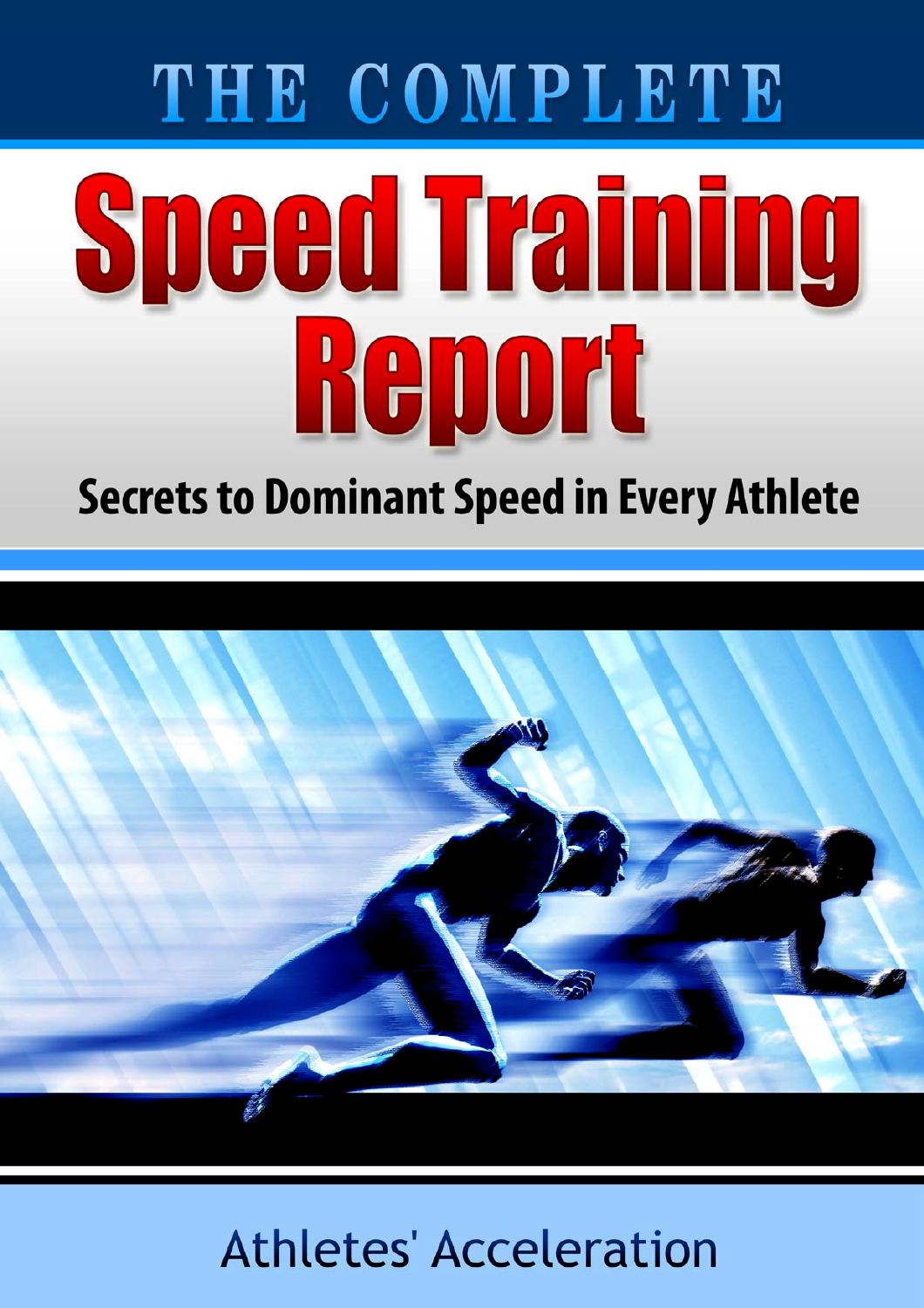



### **Disclaimer**

The information, techniques, tips and suggestions contained within this book is not a substitute for medical advice but rather represents the author's opinions and is solely for educational and informational purposes. The author is not responsible whatsoever for any injury or health condition that may occur from following the programs and opinions expressed herein. Always consult with your physician or health care professional before starting any exercise program.

### The Complete Speed Training Report

#### **7 Secrets to Dominant Speed**

The information I'm going to share with you MUST be implemented as part of your overall speed development program if you expect to see real results.

I'm not going to beat around the bush; I'm going to tell you exactly what you need to do in order to make dramatic improvements to your athletes' speed.

I want you to absorb all the information and then think about whether you are effectively applying these principles to your athletes.

If not, I want to give you a chance to apply them at your next practice. Then you'll be able to experience just how much of an impact a program like Complete Speed Training can have on you and your athletes.

The truth is that real speed development involves more than just running a speed workout on the track every few days. I wish it were as simple as just giving you a few speed workouts and then sitting back while all your athletes get faster, but that just isn't the case.

Making your athletes faster is actually easy to do, but only if you specifically address certain skills in a certain way.







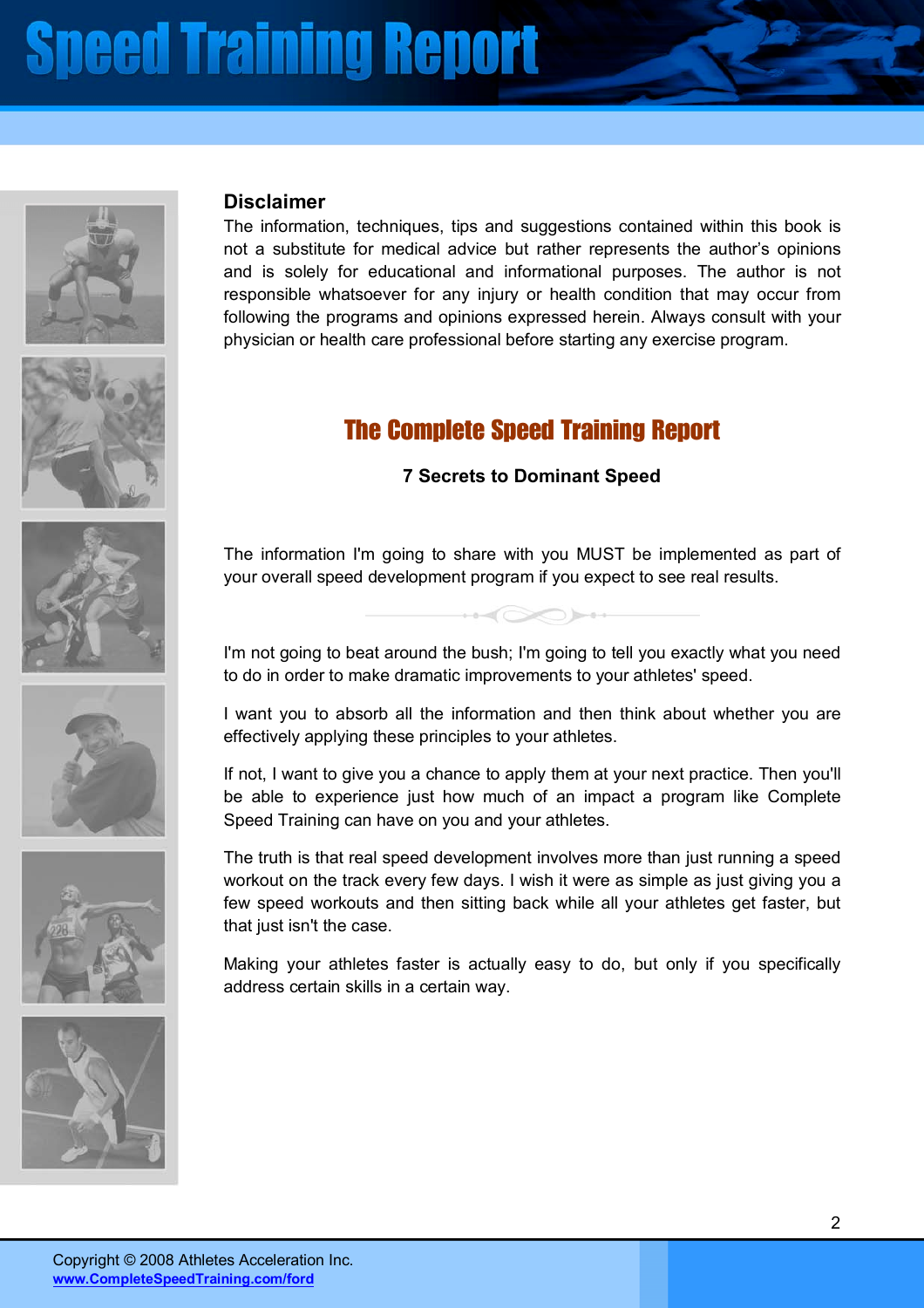











#### *\*\*\*IMPORTANT NOTE\*\*\**

Throughout the course of this clinic, I'll be talking about how important it is that you be able to teach your athletes how to do certain things in a certain order and how to correct certain things in specific ways.

Coaches often say to me, "I'm not sure if I know how to teach/correct that drill, technique, skill or exercise."

And it's a great point to raise.

Here is my response. And I want you to think about this every time you find yourself in a similar situation:

If you would be 100% confident in teaching or fixing your athletes technique in any area, while I stood next to you and graded you out loud in front of your athletes, then (and ONLY then) should you feel comfortable in teaching that skill to your athletes.

Make sense?

Of course, if you have any questions as we go through these topics, please send an email to: info@athletesacceleration.com.

OK, OK, enough of all that. Let's get to our first topic!



I know you really want me to hand over all my best speed drills, workouts, coaching cues and secrets right off the bat.

But that would be putting the cart before the horse.

That's the main problem with most programs...

If you really want to make your athletes faster, the first step you must take concerns the very first thing that your athletes do each day at practice - The Warm Up!

I know it doesn't sound too glorious, but if you don't show your athletes an effective dynamic warm-up, you're asking for some serious problems!

What do I mean?

I still know A LOT of programs that are using static stretching as the primary form of warming up. You know what I'm talking about. Athletes will jog a lap or two around the field or around the track, get together in a circle and do those stretches where you hold one position for an 8 or 10 count.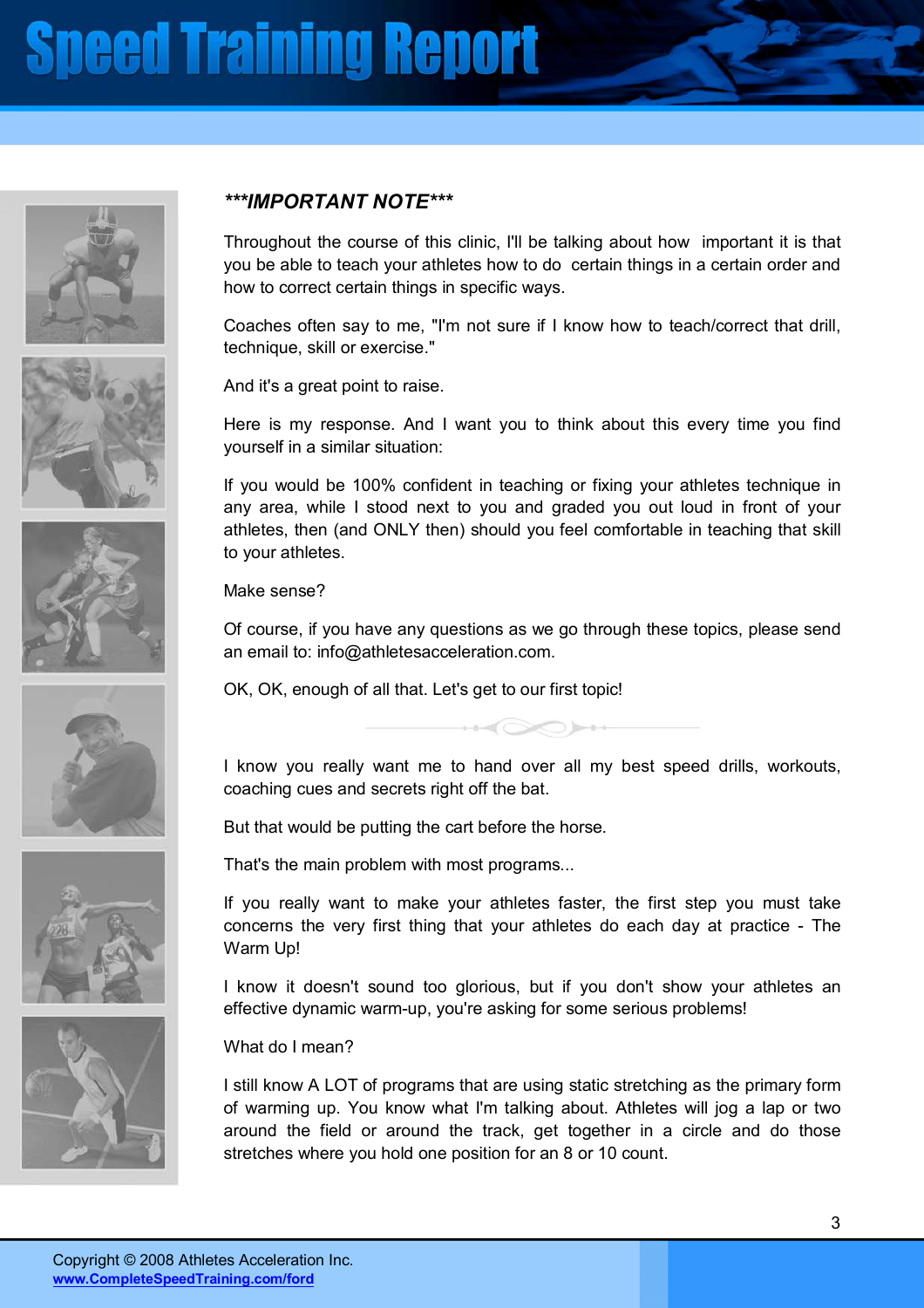











I know YOU wouldn't use that as your primary method of warming up, but sadly some of your colleagues and competitors still do it.

So let me ask you a couple of questions...

How many sports can you think of that involve, at any point, holding a stretch for 10 seconds in order to be successful?

That's right, none. So is that an effective way to get ready to compete or practice?

In fact, studies show that static stretching can reduce power output by up to 20%. Don't you think that might have a negative effect on the speed and performance of your athletes?

Many coaches claim to use a dynamic warm-up, but in fact it's just a series of poorly taught, poorly executed drills that aren't set up with any rhyme or reason. Although better than only using the static stretch warm-up, this is still a terrible way to prepare your athletes to run as hard and fast as they can.

Here are some of the many benefits to the athletes I train that I attribute to our implementation of a dynamic warm-up:

- o Muscle strains and pulls have been almost completely eliminated because entire muscle groups have been activated through various progressive movements.
- o More points and better marks are being scored earlier in competitions because athletes aren't spending the early part of the game or meet trying to get loose.
- o Athletes are running faster times, making sharper cuts and exploding off the line with ease, again, because they're fully warmed up before they have to start moving at full speed.
- » Late-season and post-season productivity has increased significantly. Athletes aren't getting burnt out at the end of the season because, among other things, they're avoiding the muscular and cellular trauma that comes with forcing cold muscles to move at speeds they aren't ready for.

Here's a quick analogy to prove my point...

When you start your vehicle on a cold morning, what do you do?

You let it warm up for a few minutes before trying to drive it. Otherwise, acceleration is terrible and you risk seriously damaging your engine because oil and other fluids haven't had the chance to heat up parts that make your car run efficiently.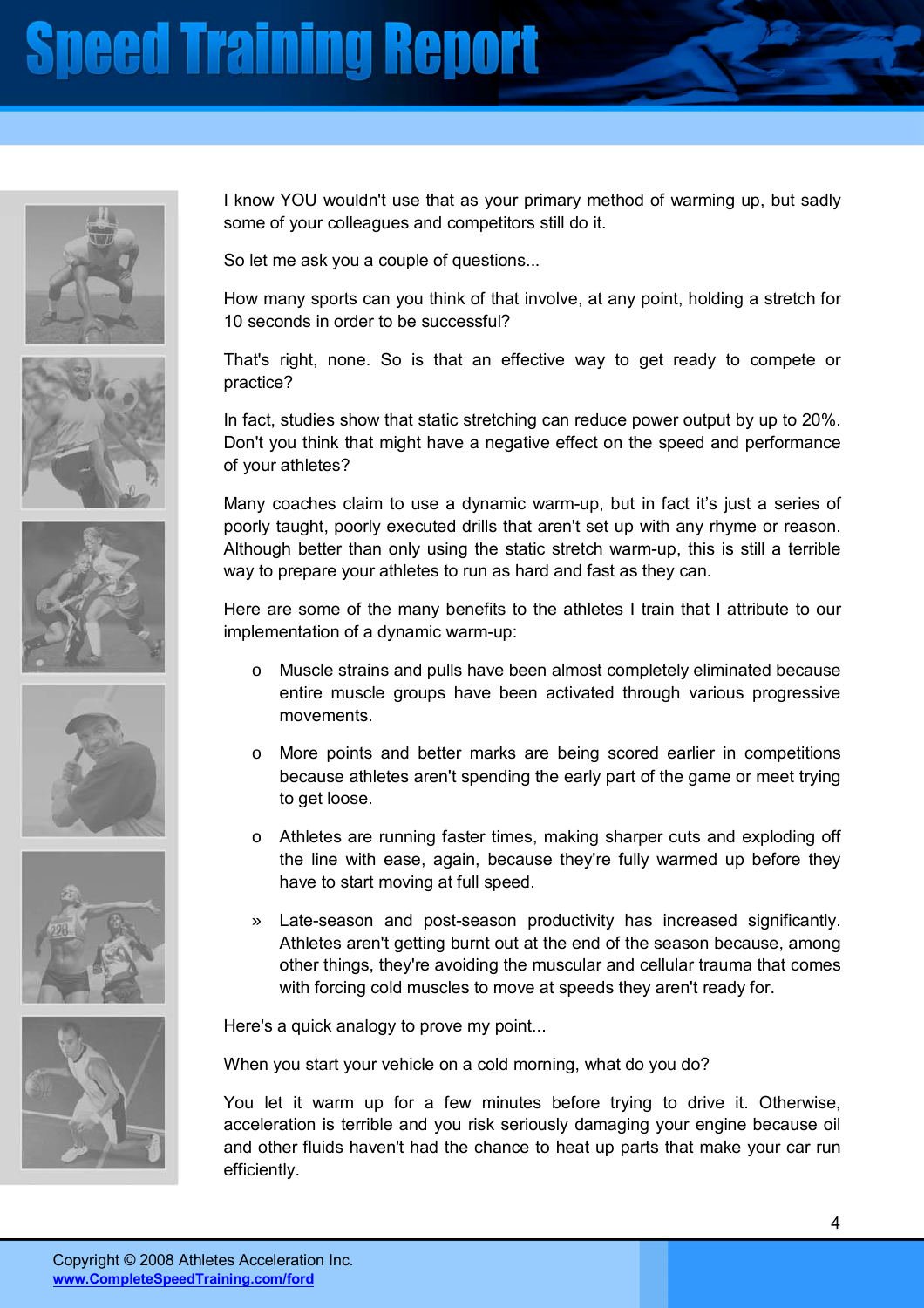











Well, think of your athletes like a car.

If you try to get them to run at full speed before they are properly warmed up, their acceleration will be terrible and you risk a serious muscle pull or tear because blood hasn't had a chance to heat up the muscles that allow the athlete to run quickly and efficiently.

Does that make sense?

The most glaring evidence I have in support of a good warm-up is the behavior of the athletes that I coach.

They'll come to me from their sports having primarily used static stretching to warm up. If they did do some type of movement based, dynamic warm up, it was sloppy and followed no particular pattern.

After working with me, not only do they run much faster and feel better, but they couldn't imagine warming up any other way! When I go watch their competitions, I see them out there with their teammates using my warm-up!

Listen, the warm up doesn't have to be complicated. It just has to follow a few basic premises.

But before I list them I will say this...

In my experience, if you've been using static stretching at the beginning of practice, you shouldn't just stop cold turkey. Most athletes have been doing this at the start of every practice, for every sport, for their entire lives.

It's hardwired into their heads that they need to do it to get warmed up properly, even though it isn't true. So I don't cut it out completely. Instead, I'll give them 5 minutes to stretch out on their own, before we start our full warm up. This way they feel like they got a 'pre-stretch' and it gives them a chance to see what their tight spots are.

OK, let's get to the basic principles behind the warm up. But I will warn you - once you read this you have no excuse for using static stretching or a sloppy, unorganized dynamic warm up with your athletes.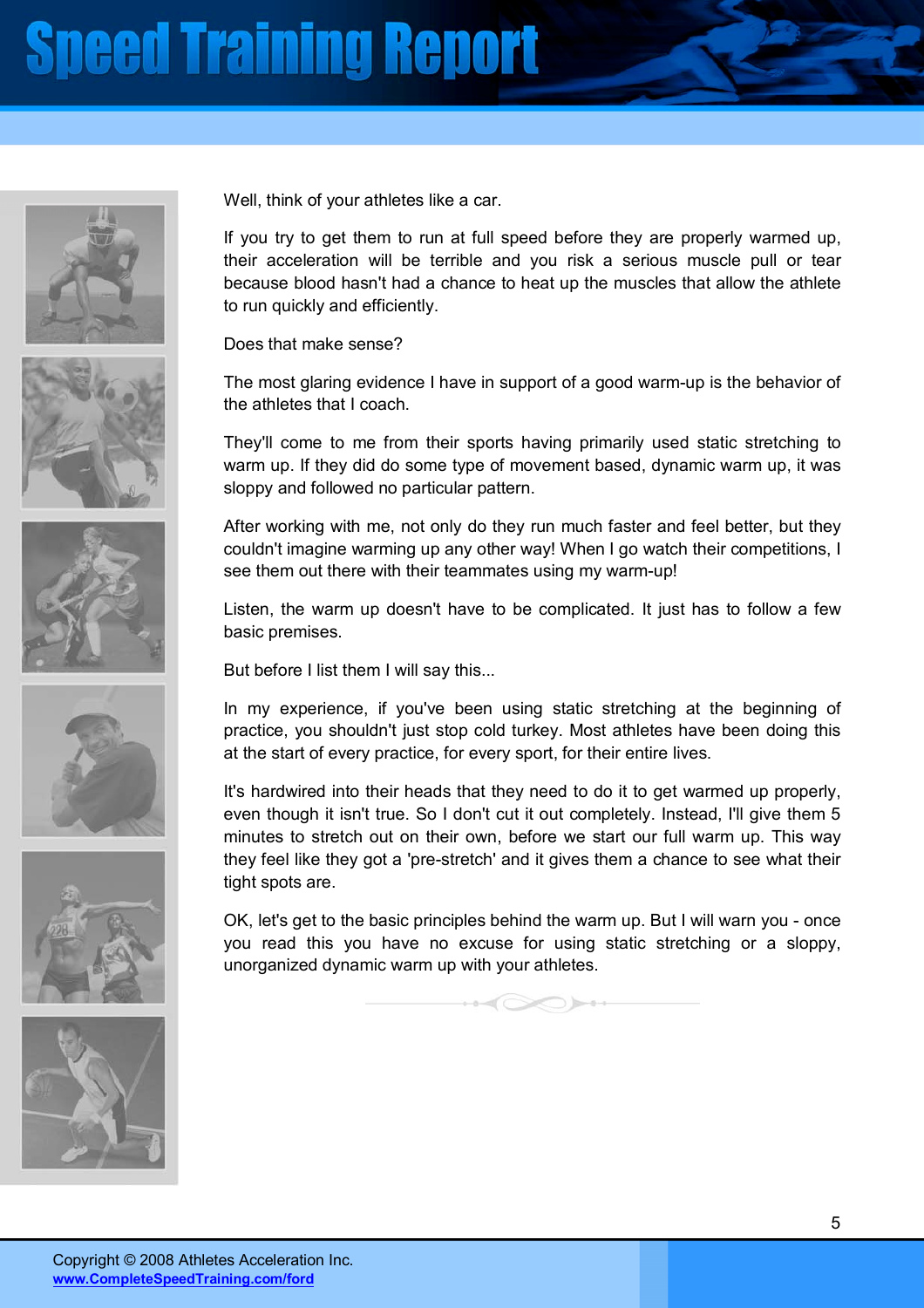





Think back to my 'cold car' analogy. Your athletes have to start with movements that aren't going to put muscles in a position to pull or tear because they aren't fully warmed up.

### **2. A good warm-up will have your athletes slightly out of breath and lightly sweating.**

 $\rightarrow$ 

Anything less than this and they aren't ready to go at full speed. This means that on a speed day, the warm-up should take a good 20 minutes.

Remember, our goal is to make athletes faster. You can't cheat the warm up and expect athletes to achieve their goals.

How you'll decide those numbers depends, again, on your training goals for that day.



#### **3. Make sure your athletes do the drills with perfect form every time!**

You'd think this was a no-brainer, but in my experience that couldn't be further from the truth. The majority of the time, even in programs that claim to use a dynamic warm-up, athletes' technique is so sloppy that it is almost counterproductive.





#### I'm serious!

In addition to being a great warm-up, these drills also work on running mechanics, coordination and flexibility. If athletes just go through the motions by doing the drills half-assed, then they're only setting themselves up to get injured.

Show your athletes how to do each drill correctly and get on them when they're not putting in the effort. I've kicked kids out of practice on more than one occasion because they didn't focus on their drills. If that takes too much effort to do correctly, then how can I expect them to execute properly in the workout or the competition?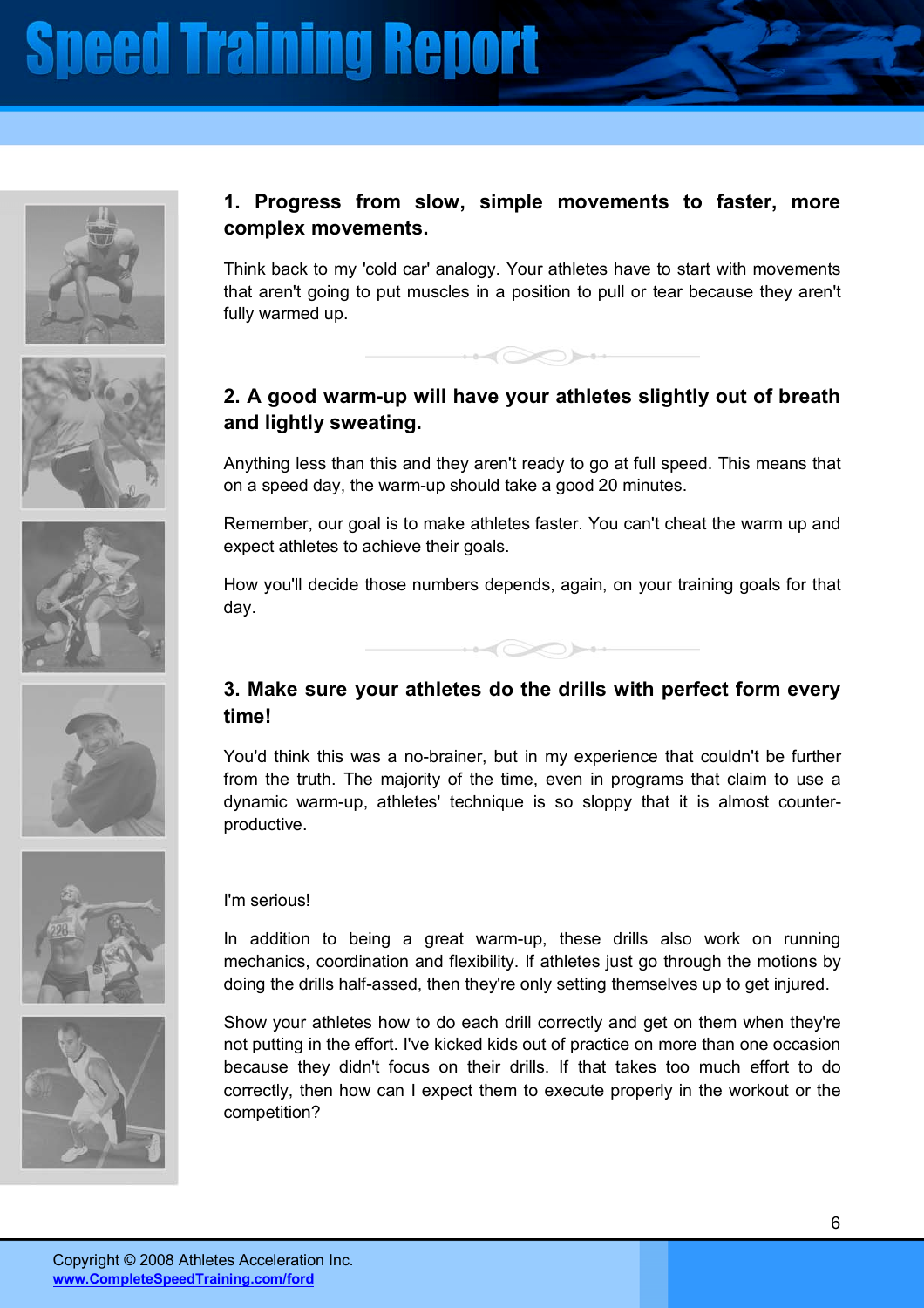

There is no excuse for telling athletes to do a certain type of drill if they don't know how to do it right and you can't tell them how to fix any mechanical problems.

I can't emphasize the importance of this fact strongly enough!

### **4. Don't do the same warm-up every single day.**

Athletes will quickly get bored doing the same old warm-up. That means the drills will be sloppy, they won't get warmed up correctly and they set themselves up for injury. Variety is one of the keys to getting the most out of your team.

If the warm-up gets monotonous, kids will go through the motions. So you should switch up your warm up routines a few times every season so athletes don't get bored and lazy before practice even starts.

If they're lethargic from a warm-up they've been doing every day for the past two months, what do you really expect to get out of them in their speed workout?

My experience tells me not a whole lot.

I hope this gives you some ideas on how, where and when to modify your warmup. You can't get more out of your athletes without making this the first issue you address.

For proven speed training methods guaranteed to get the most out of every athlete on your team go to: http://www.completespeedtraining.com/ford









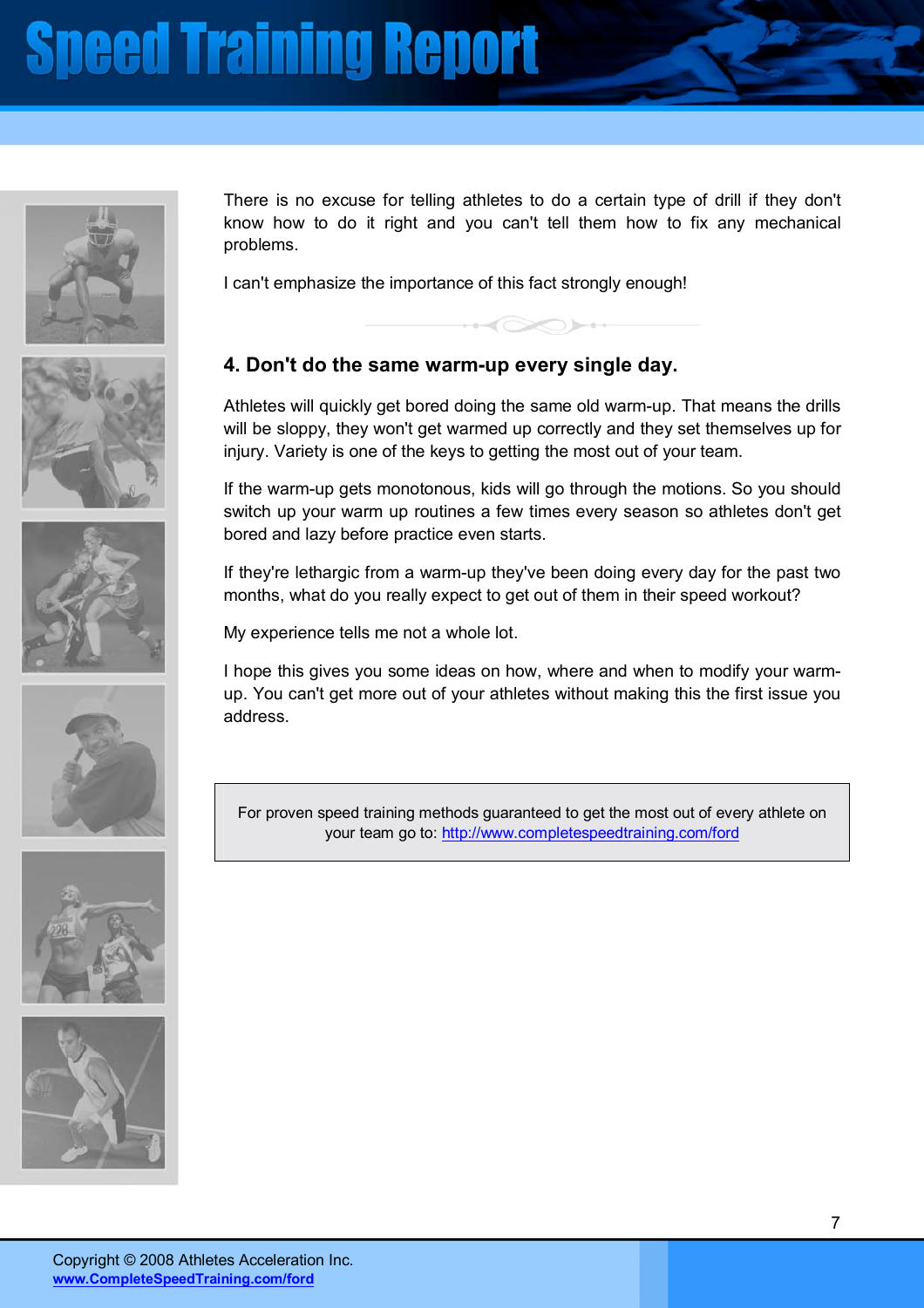











### **The Importance of strength Training**

For some reason, the majority of programs simply do not consider this important enough to make it a regular part of their preseason and in season training.

The only sport that I see using weight training with any regularity is American football and most of the time they're not doing it right.

It's true.

For some reason, in the United States, we have adopted a 'bodybuilder' mentality when it comes to strength training for sport.

Let me give you another example:

I used to coach at a high school. Whenever I'd be in the weight room with my athletes, I would obviously watch all the athletes lift.

OK, the only other athletes in the weight room besides mine were the football team. Literally no other team in the school used the weight room.

Shameful, but not surprising.

Anyway, it became a running joke with my athletes because whenever we'd be in the weight room, the football players would be doing some crazy stuff!

What do I mean?

I can count the number of times on one hand that I saw a workout that consisted primarily of leg exercises and contained rep schemes that were less than 8-10 reps.

On top of that, coaches didn't instruct anyone on how to do the lifts correctly (the athletes started coming to me for that - and their coaches would just give me dirty looks).

Plus, many of the lifts they did were, well, useless for sports.

So, what are the rules of the weight room as it relates to athletes?

#### **Rule #1: Learn right....Start light**

I know that it is very difficult, especially for boys, to go into the weight room and put anything less than 45 pound plates on the bar.

That's why I have a motto that I have to repeat over and over and over again: No Egos in the Weight room.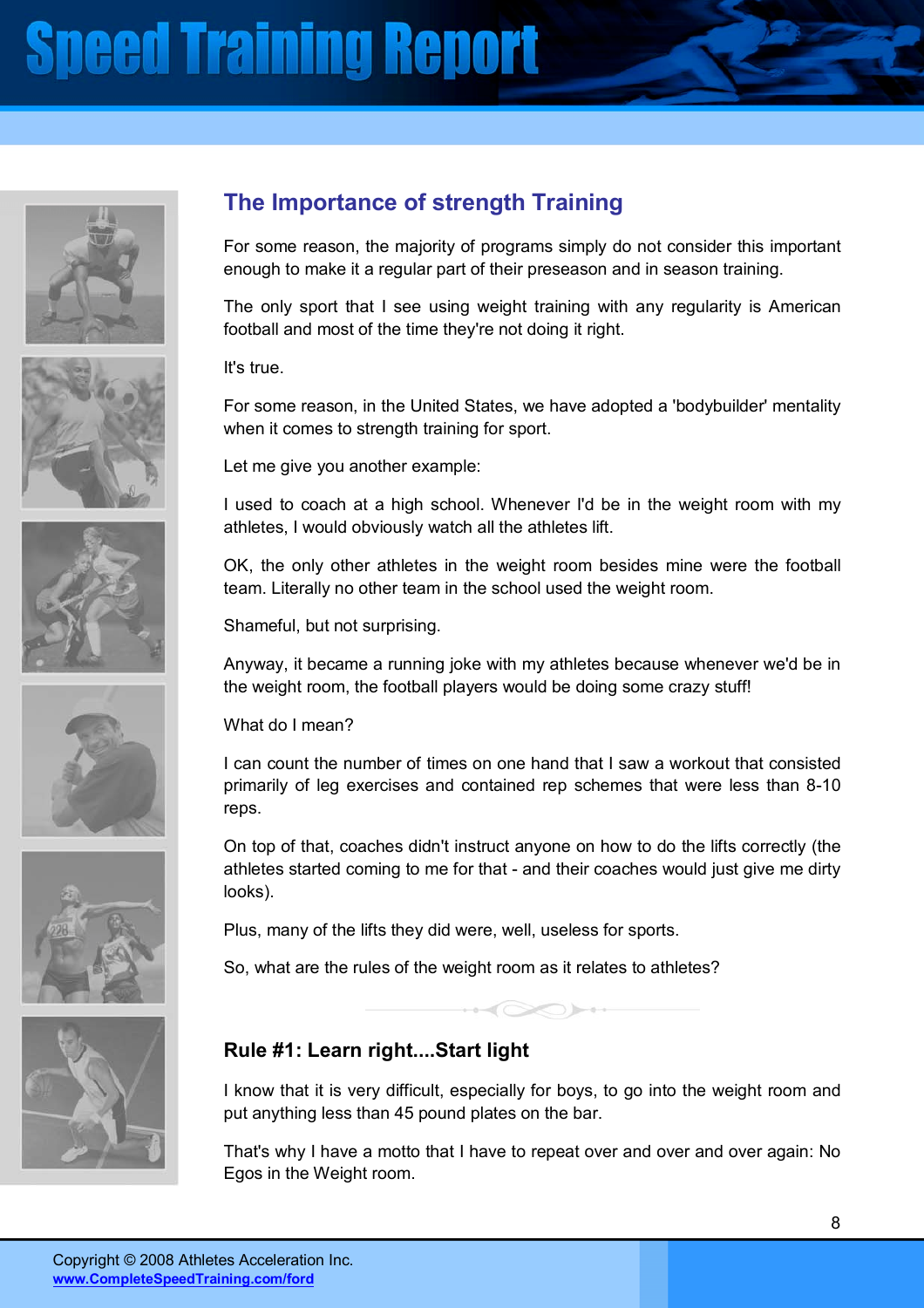











Most athletes' technique is so bad in the weight room that they are rarely more than a lapse in focus away from a career ending injury.

I can't stress how important it is, especially with athletes brand new to weight training that they start with very light weights and master the technique of the lift first.

At the beginning, complete forget about 'heavy' or 'light' and just go for good form. With your 'veteran' lifters, back them up and re-teach them how to lift with perfect form.

As you'll see in a minute, effective weight training for sports is dependent on an athlete's ability to get the most out of the precious few reps they will be doing. So if their form is crap, then that's just what their workouts will be.

In this instance, I apply the 'graduation' game with their weights. I allow them to slowly increase the number of pounds on the bar once they prove to me that they can do it with good form.

I suggest you do the same. Of course, I'm assuming that you have learned how to teach, correct and identify perfect form with the fundamental lifts.

And no, your experience as a high school or college athlete 15+ years ago does not qualify you.

If you'd be 100% comfortable correcting and instructing your athletes in front of me, then you qualify.

#### **Rule #2: Athletes not bodybuilders**

With very few exceptions, it isn't going to help an athlete's speed if they are in the weight room doing lifts that are going to add useless bulk to their bodies.

Athletes should only be doing multi-joint movements that address multiple muscle groups at once and can have a positive impact on athletic performance.

For example, there are certain core lifts that we use in all of our strength training programs.

None of them involve machines.

There are supplemental exercises that can be added to these core lifts, step ups for example, but they must follow the multi-joint movement philosophy.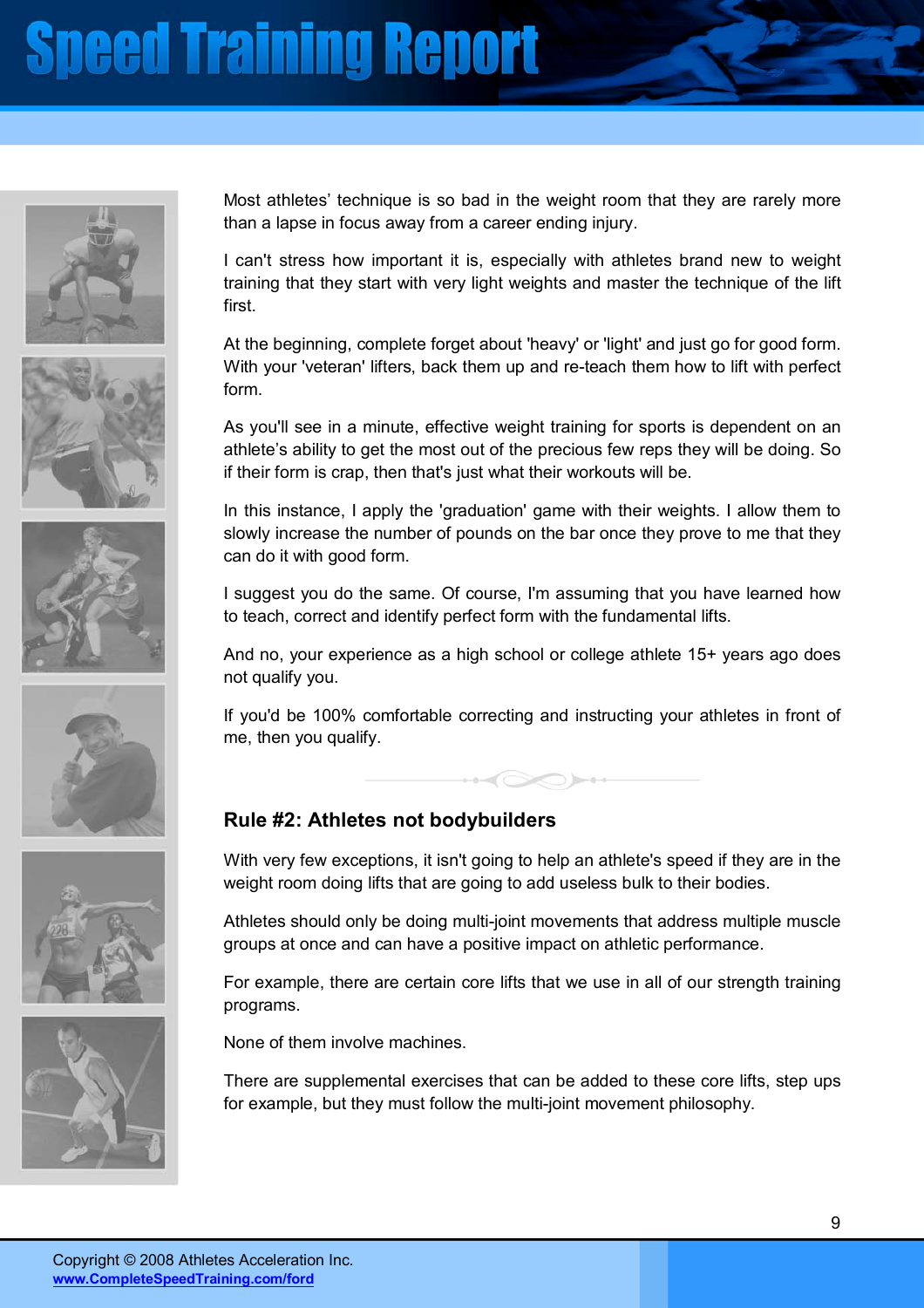











Now, here are some popular weight room exercises that are great for getting athletes to look good at the beach, but have no athletic value:

- » Bicep curls
- » Hamstring curls
- Leg extensions
- » Chest flyes
- » Tricep extensions
- » Most machine exercises

On top of that, Smith Machine squats and leg press are what I consider leg exercises for athletes too lazy to do squats and deadlifts and coaches too lazy to teach them.

Not that that applies to you...



#### **Rule #3: Stronger = Faster**

Seems obvious right?

As you already know, greater speeds are determined, in large part, by an athlete's ability to apply greater amounts of force to the ground with each stride.

It stands to reason that if an athlete wants to move faster, they must increase their physical strength.

At the same time, it is also dependent on increasing physical strength without significant increases in bodyweight.

Otherwise those gains in strength are neutralized by the fact that the athlete now has to carry that extra mass around with her.

The bottom line is this:

If you want your athletes to get faster they must lift in a way that maximizes strength gains without gaining a lot of extra mass.

You should have seen the other coaches when we maxed out in the weight room and I had a 17 year old girl squat a legitimate 225 pounds.

By legit I mean she stayed back on her heels, kept her back flat And squatted BEYOND PARALLEL.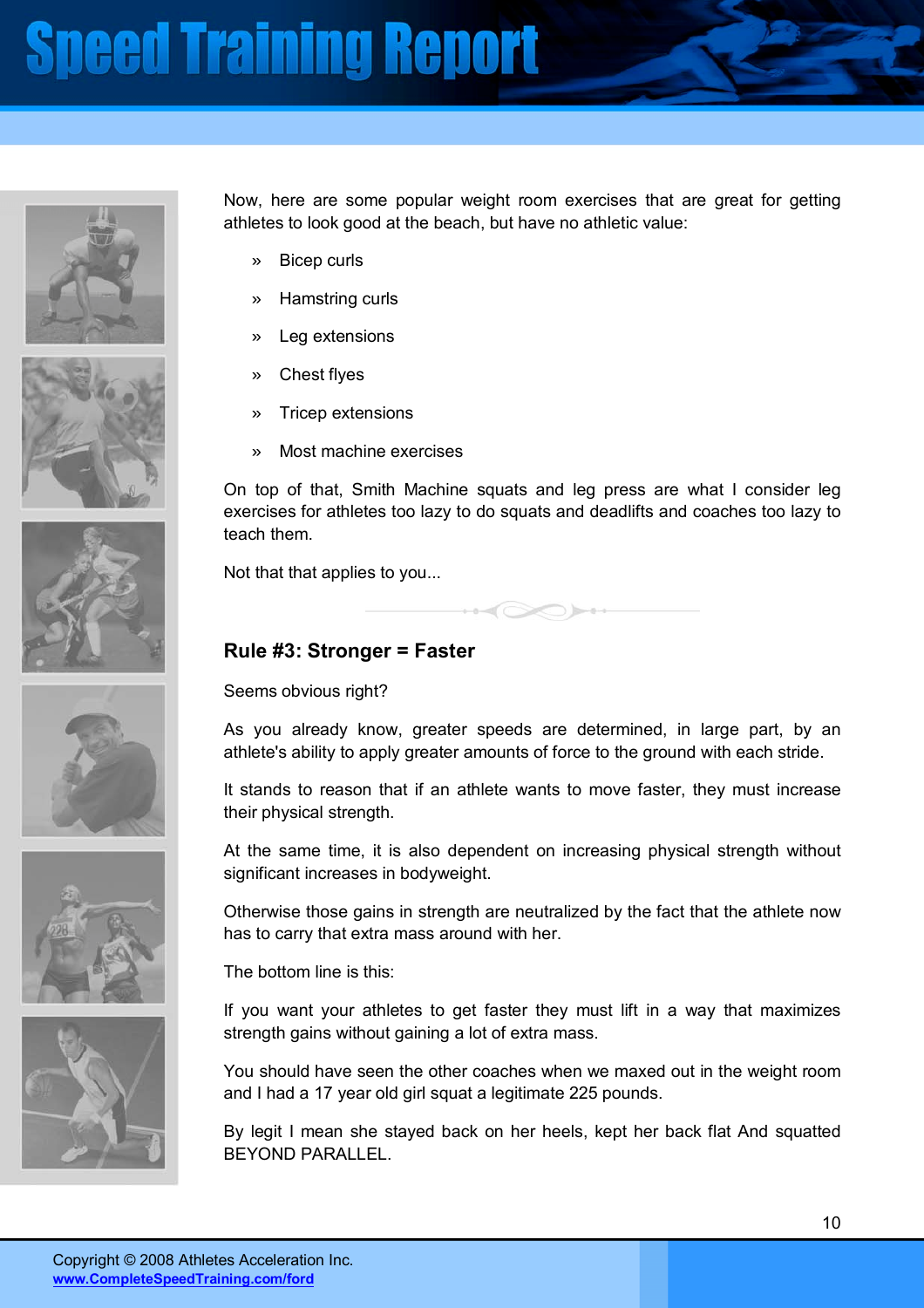











Anything else isn't a squat.

OK the truth is I was pretty surprised too. But that is a true story.

By lifting this way, athletes will recruit and activate more motor units within the muscle with each rep. This develops greater degrees of applicable strength and power, making it much easier for athletes to move and control their bodies while competing.

Weight training isn't as complicated as it is made out to be. Simply follow the same teaching protocols, as far as technique and progressions, which you do for every other speed training skill.

If you want to see exactly how we set up a strength training program, The core lifts that we use and the specific rules we follow for creating Huge gains in single rep max lifts in no time, you need to get your own copy of Complete Speed Training now...

www.CompleteSpeedTraining.com/ford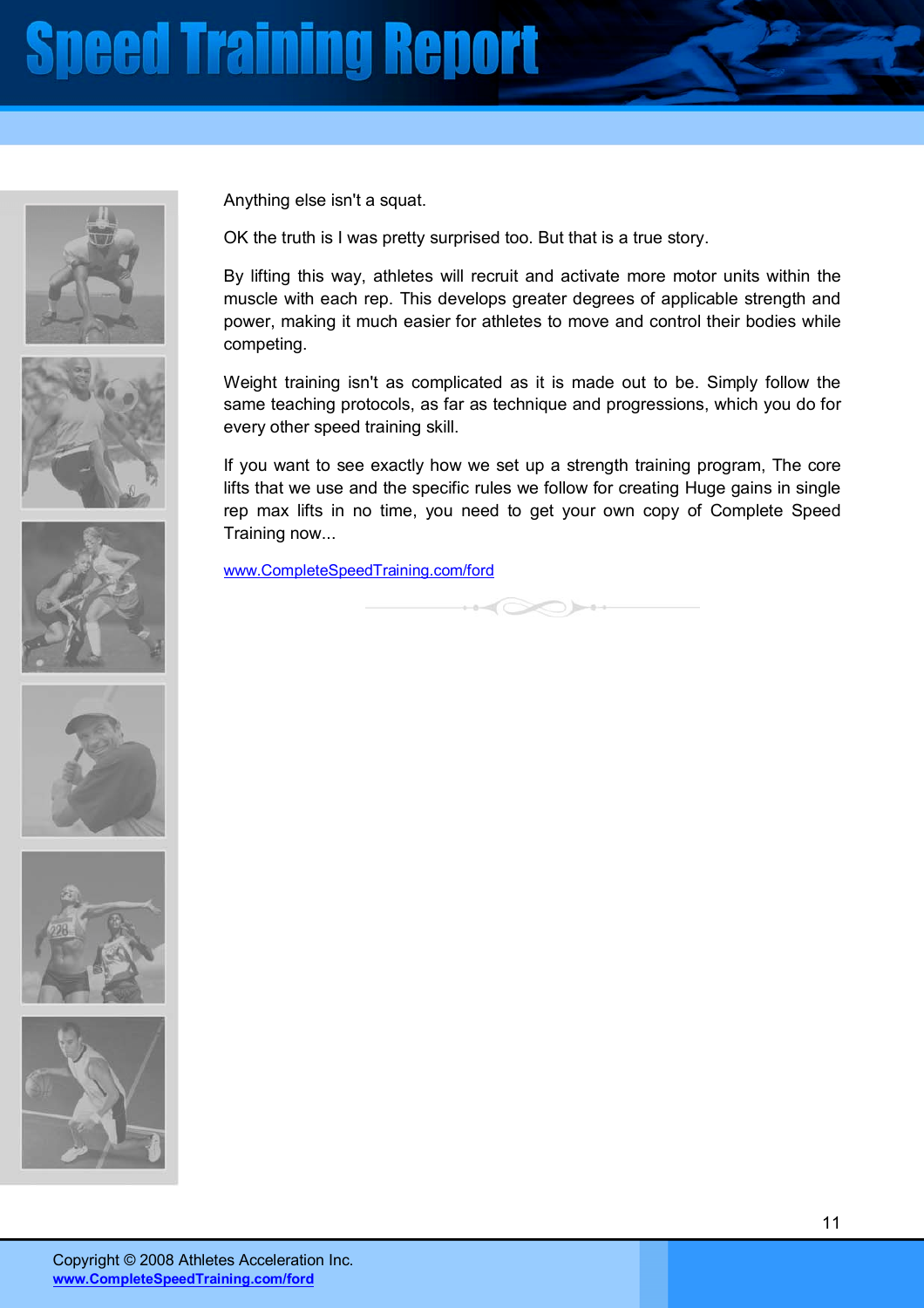











### **How to develop the explosive power of your athletes by using plyometrics.**

Now, plyos are one of those touchy subjects that some people don't have a very good understanding of.

So, the first thing we have to do is get a working definition of what plyos actually are. Otherwise, we can't be sure we're doing them correctly, if at all.

Plyometrics are defined as movements that cause a rapid change from eccentric contraction (lengthening a muscle) to concentric contraction (shortening a muscle).

In fact, the very act of running fast is a plyometric activity, as it trains for the storage and release of elastic energy. And elastic energy is required for faster running.

You can develop the ability to store and release this elastic energy by having your athletes engage in a variety of activities such as hopping and bounding drills, box jumps, hurdle hops, medicine ball throws,etc.

But there's a catch.

These movements require a healthy degree of strength, coordination and balance.

My point?

You can't just decide that tomorrow you want to do hurdle hops or single leg bounds with your athletes.

Plyometrics are a SKILL that take a great deal of practice if your expectation is that athletes are going to do them correctly and actually get something out of it.

Ok, it's story time...

Last year I was at an area high school gymnasium helping a friend of mine while he conducted practice for the team that he coached.

On the far end of this gymnasium a football team was lined up in front of a row of 8 plyo boxes that were of various heights between 24" - 48".

So I decided to watch, hoping that I was going to see an impressive display of athleticism brought about by some coaches who had taken the time and effort to learn how and why certain activities are performed before having their athletes perform them.

Well it turns out that my wish went unfulfilled.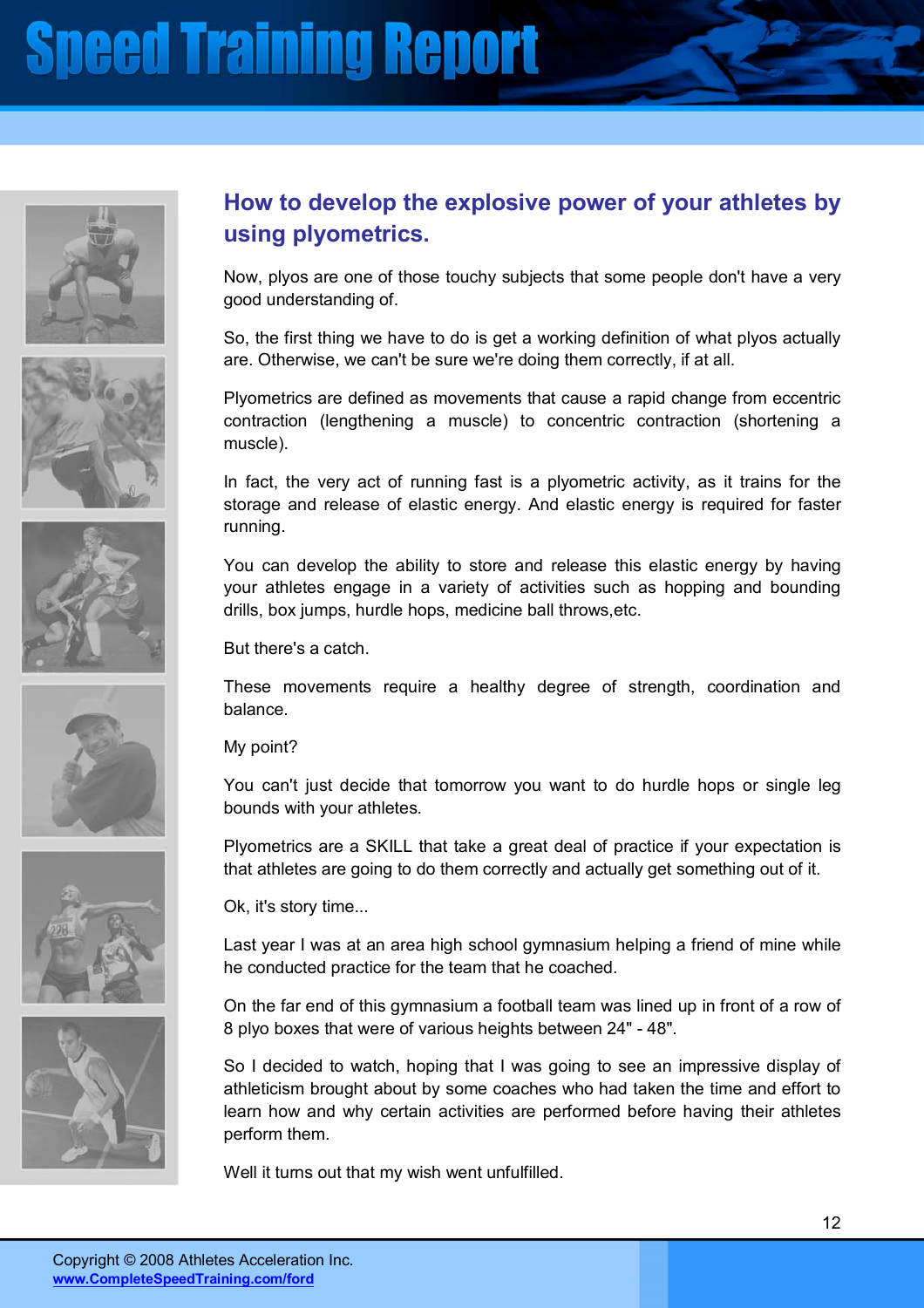











These athletes started doing their box jumps (jumping up onto the box), then went right into depth jumps (dropping down off of the box) trying to negotiate 8 boxes of different heights.

So, like clockwork, the line of kids began to lose focus. Their form, which was already terrible, began to fall apart.

Then it happened.

One young athlete, during a depth jump, landed awkwardly and began to fall forward. But instead of stopping or bailing out of the drill, he tried to jump up onto the next box.

For a number of reasons, that didn't work. He clipped the front of his foot on the box, fell over the box and landed on the floor in a heap, clutching his leg.

The result?

The kid broke his ankle in three places.

Needless to say it wasn't pretty.

So let's get into how to effectively introduce plyometric training in a way that will result in positive growth in the area of strength, power, coordination, body awareness and, of course, speed...

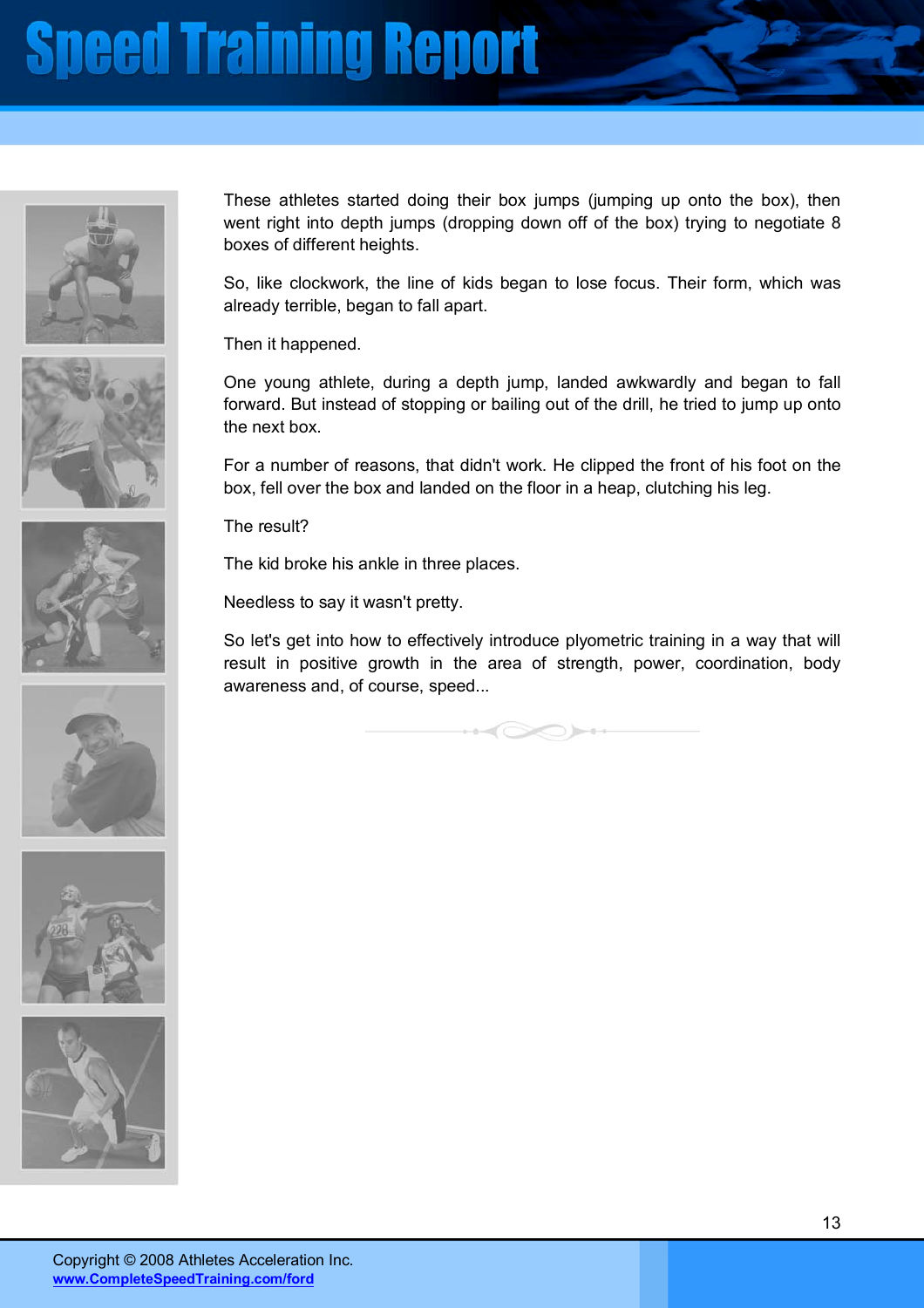











### **The underlying principle behind teaching plyos is simple. The concept is something that you've heard my preach over and over again:**

Start with simple movements and progress to more complex movements ONLY when athletes have mastered the basic ones.

With my teams and groups, I let athletes 'graduate' to the next drill in our progression once they meet the criteria required for advancement.

In fact, athletes get pretty intense when it comes to 'graduation'. They all want to be the first to move on, but more importantly they don't want to be the last.

So using 'graduation' as a reward is a great way to get athletes to focus on the task at hand.

Remember, only do plyos on your speed days. They tax the same energy system as speed work and the weight room. So don't have your athletes do explosive plyos on your recovery days.

Here are the principles to follow when doing your plyos:

#### **STEP 1: Start with basic stabilization exercises that begin and end using both feet.**

Athletes must learn to control movements off of both feet before advancing to the more demanding drills.

Additionally, be sure to keep the number of ground contacts (total number of times the feet hit the ground) low until athletes learn to handle the increased load.

You can see the specific plyo progressions that we've found to generate the best results in your copy of Complete Speed Training.

#### **Step 2: Emphasize soft landings.**

When doing plyos, athletes must learn to land softly. Cue them to absorb each landing with the muscles in the legs, not with joints, bones, ligaments and tendons.

Each foot strike or impact should make a minimal amount of noise. Athletes can't graduate to the more 'fun' drills until they can learn to land softly.

If you cave in and let them graduate early, before they have acquired the necessary skills, then their ability to learn the new drills and avoid injury will be greatly reduced.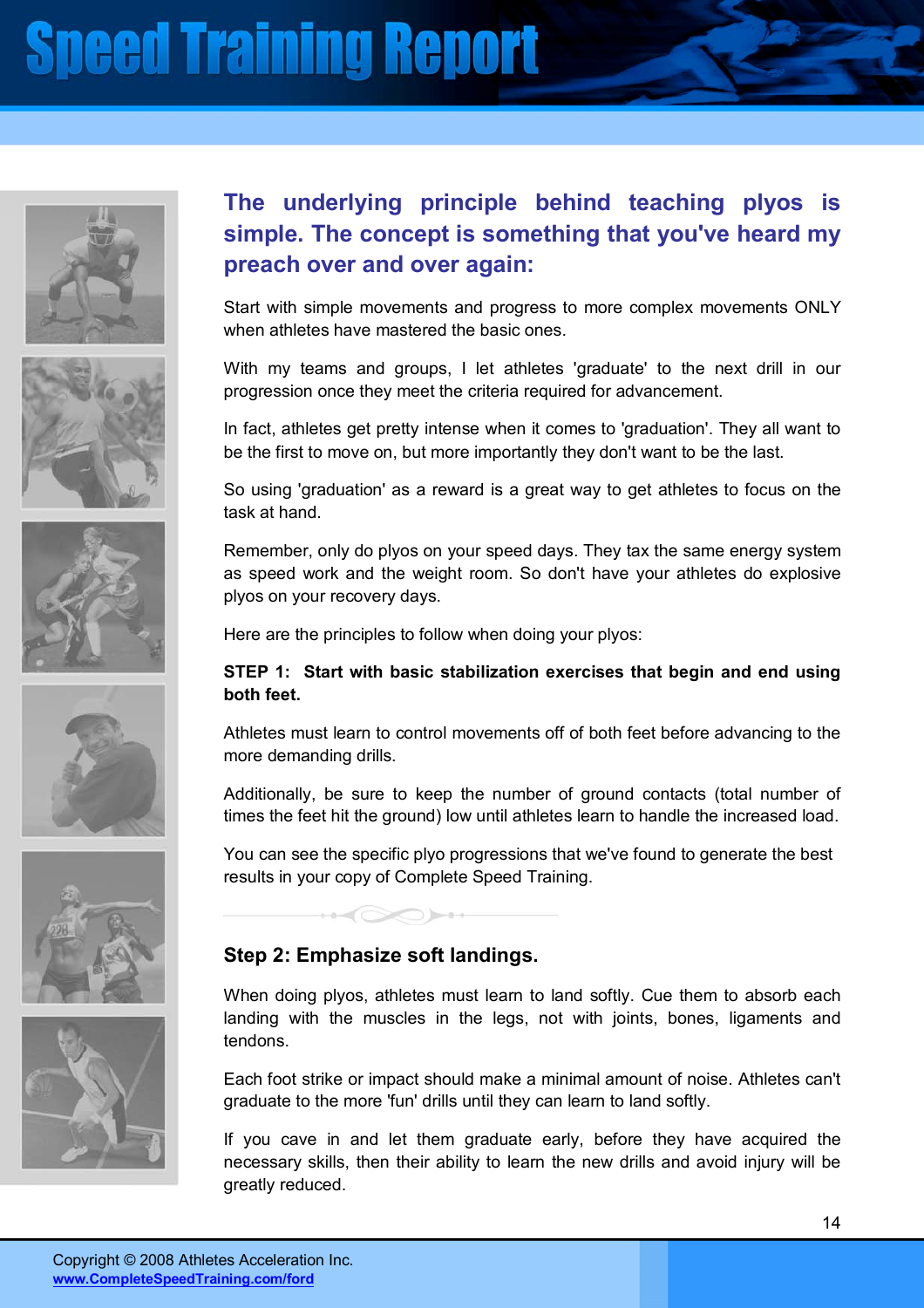











Here are some tell-tale signs that athletes are not performing the drills correctly:

- Loud slapping sound with the feet upon landing
- » Landing on the balls of the feet, with the weight forward and heels off the ground
- » Taking off with one foot instead of both feet
- » Landing on one foot instead of both feet
- » Inability to maintain/loss of balance upon landing

Once basic drills are mastered, and these common mistakes have been eliminated, athletes can start the bounding drills that people traditionally equate with plyometric training.

 $\iff$ 

#### **Step 3: Use medicine balls.**

When athletes have a tough time with 'regular' plyos, I'll often back off and use medicine ball throws.

This will teach them many of the same explosive elements, but can be easier to master the movements. It also takes some of the pressure off of trying to succeed in the more difficult drills.

Of course, I use medicine ball throws for the more skilled athletes as well. As always, make sure that athletes are doing the drills with perfect form.

The main flaw that I see with these drills is that athletes will throw the ball with their arms. The arms are a guide for the weight and shouldn't be the primary mover.

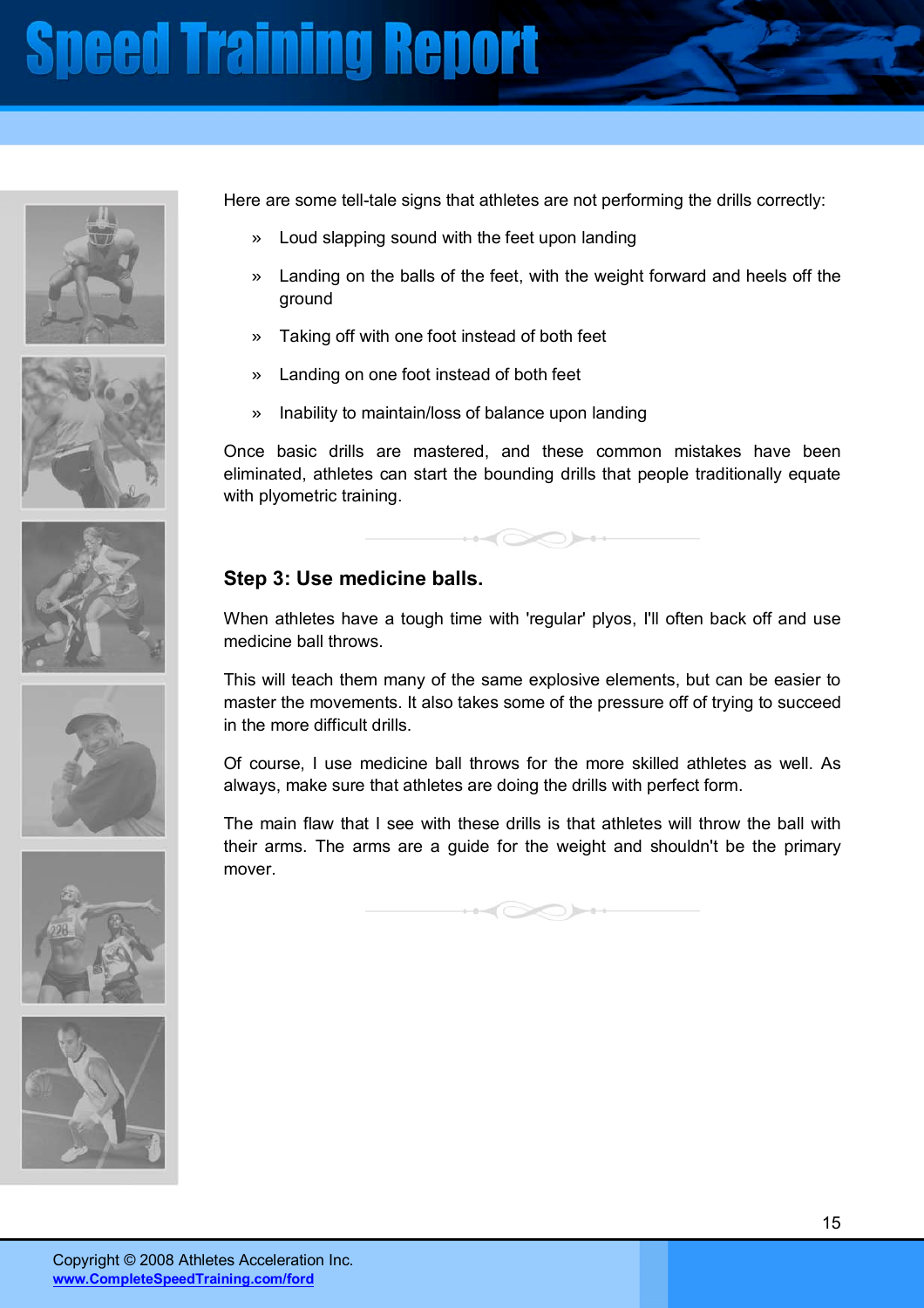











### **Plyometric workouts require a coach's close attention.**

Hopefully I've given you some useful ideas on introducing these valuable exercises into your program. The temptation to skip the basic elements will be great, but I implore you to force your athletes to be patient.

Get started today...

Complete Speed Training

### **Agility Training**

'Agility' is one of those words that cover a variety of skills. When people talk about agility, most often they are talking about an athlete's ability to make cuts and quickly change directions.

The way I see it, the primary component to improved agility is through the development of COORDINATION.

Before you start putting athletes through complicated drills that have them going in ten different directions over the course of a 30 second time period, you must take a step back and address their level of coordination.

In my experience, even the best athletes have coordination problems that are so bad that it even makes me blush just to think about it.

The thing about coordination and agility is this:

The earlier you address it, the better the long term results. If athletes don't begin developing their coordination until their mid-teens, they will be limited in the amount of progress they can make.

That's why I like to get kids started as early as possible, preferably before they hit puberty.

I'm not saying a 17 year old can't improve her agility and coordination to a significant degree, but the if she started when she was 8, she'd be much better off.

Just something to think about for those of you working at the youth levels.

OK, here is what to do...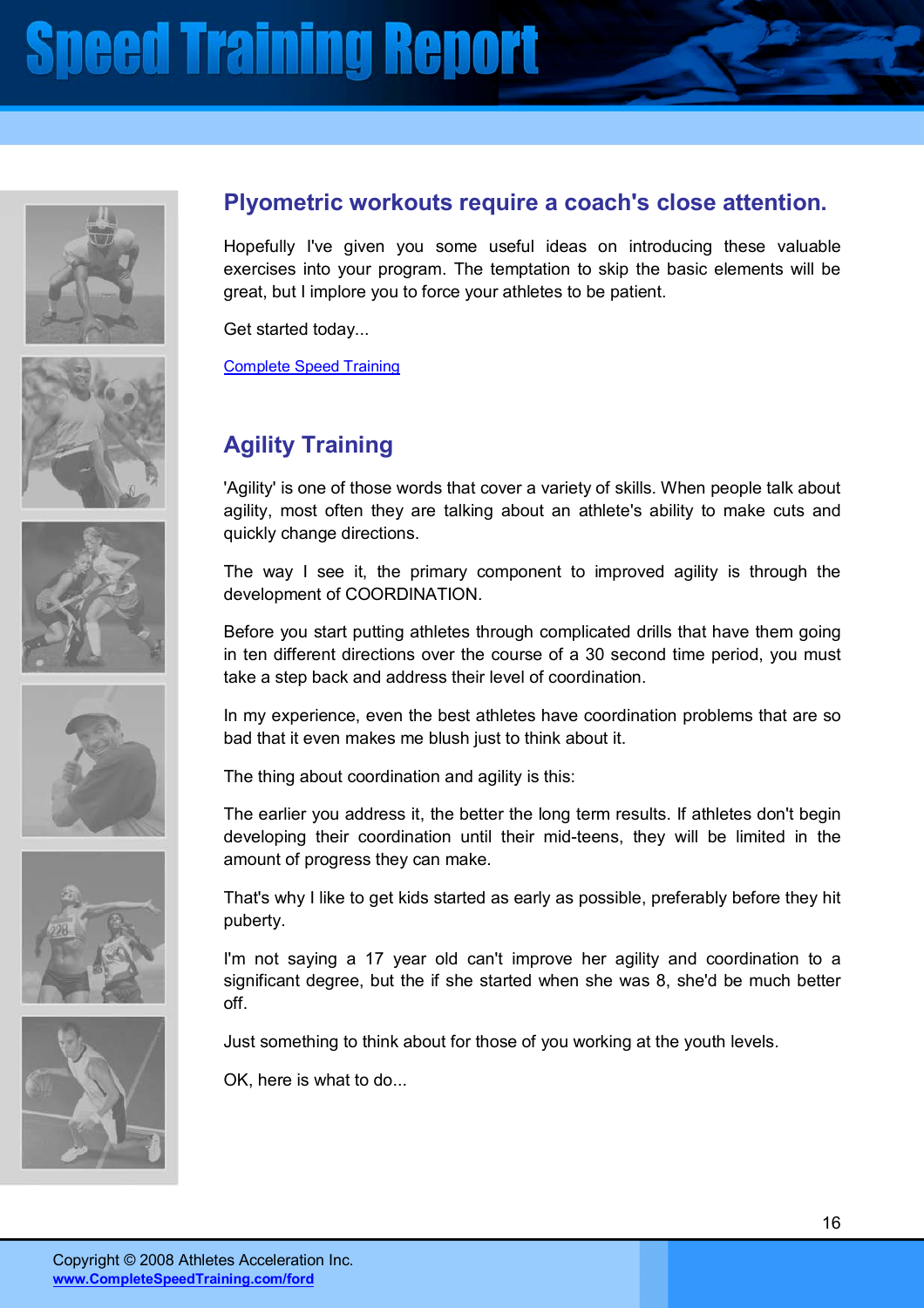











#### **STEP 1: Improve your athletes' coordination**

My favorite way to both expose an athlete's lack of coordination and also develop it is through the use of an agility ladder.

You can do an infinite number of drills that focus on single leg movement, double leg, linear, lateral, backward movement, change of direction -

The list goes on and on.

All of these movements will help address the types of movement they may see in their competition.

As we get those down, we implement the traditional cone drills that allow for more instruction on movement patterns that are more applicable to game situations.

But like everything else, technique is the most important skill to both teach and learn.

As I've said before, I even use agility work with my track (straight ahead) athletes during the preseason as well.

Why?

When athletes are uncoordinated, in order to maintain balance and keep the athlete from falling down or getting hurt, the brain has to work harder.

In order to compensate for all the extra math that the brain must do instantaneously and on the fly in order to coordinate the movements of all the active muscles in the body, the body must slow way down.

This is why athletes often look like they are stuck in the mud during agility drills.

Well, sprinting is a highly technical activity as well. So if athletes don't improve coordination and agility, their brains will have to slow the limbs down during sprinting to compensate.

So, like with flexibility, athletes aren't being held back because of some innate lack of ability, but simply because they are only operating at 50% of their true ability.

By applying these (and all the other skills we've gone over so far) they can operate at a much higher percentage of their true ability.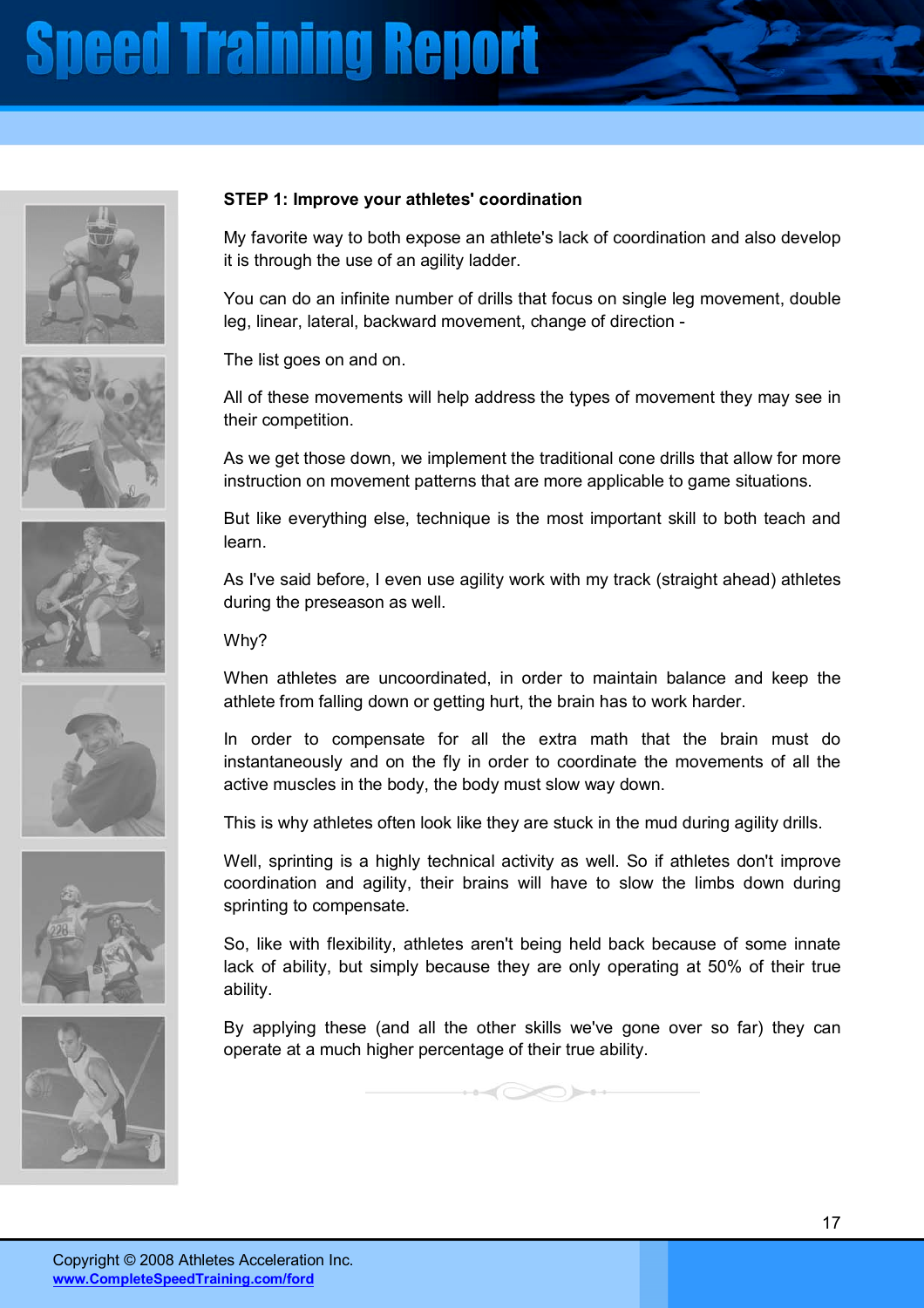











### **STEP 2: Correct body position**

One of the reasons that athletes have a tough time changing directions on the fly is simply because they are out of position.

So here are two things to teach your athletes when doing agility training, especially when doing cone-type drills:

1. Keep your balance.

2. Push away from the ground when planting.

Applying force in the opposite direction that you want to go is the best way to change directions quickly.

In your Complete Speed Training program, I show you exactly how to Teach these skills and what errors athletes typically make.

As with most things, it is much better shown on video than in written format.

#### **STEP 3: Work both sides of the body equally**

Athletes always prefer to start or focus on one leg over the other.

So, I always make sure I do an equal number of efforts starting with left leg or moving to the left as I do to the right.

We have to turn weaknesses into strengths and this is a glaring example of that fact.

At your next practice, set up some cones or a few agility ladders and try these techniques out. I think you'll be surprised at how much difficulty even the most accomplished athletes have at performing these exercises correctly.

So get going on your agility work and apply the principles I gave you.

**Complete Speed Training**

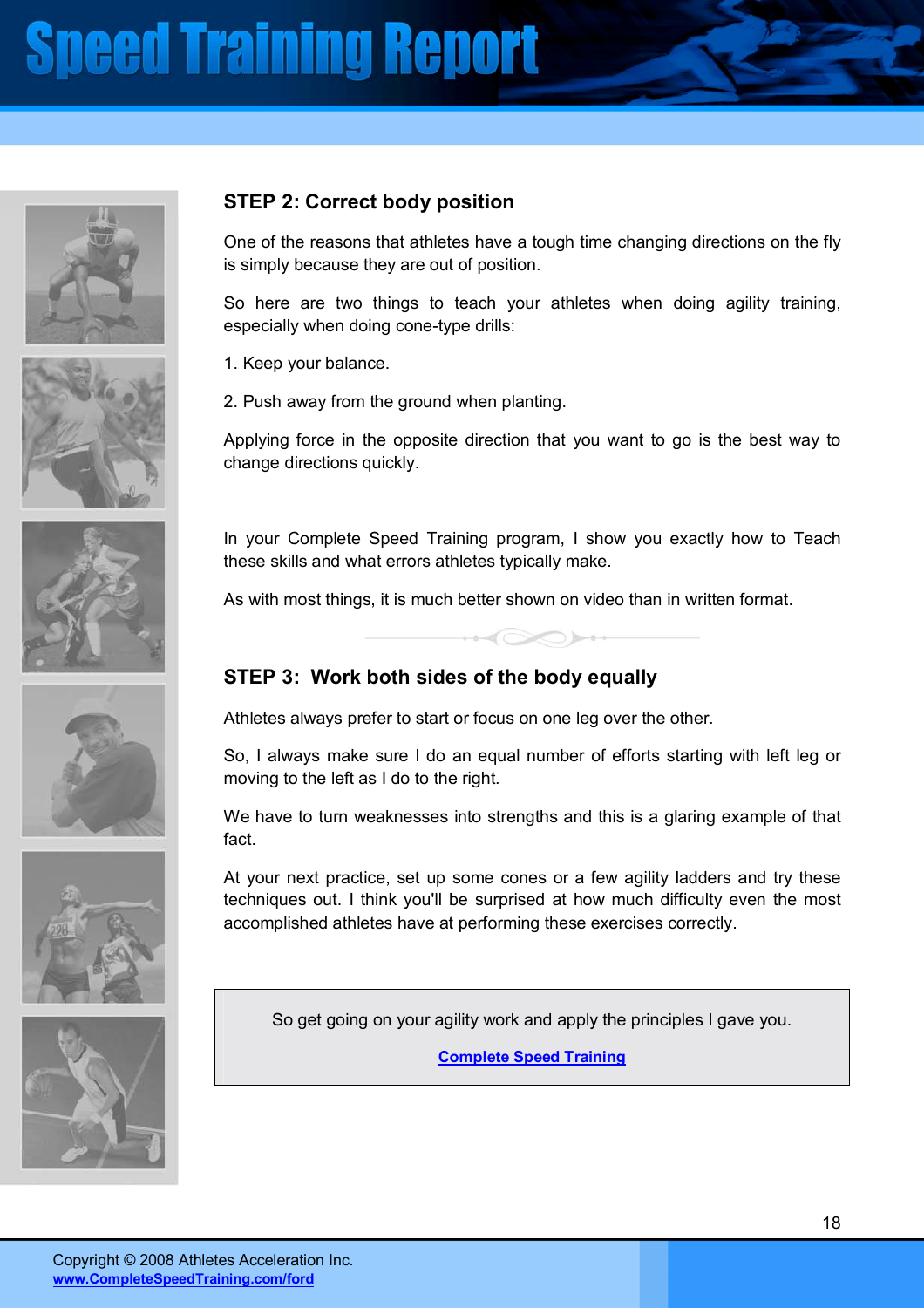











Now we're going to address one of the most widely ignored elements related to speed development: Flexibility.

Many young athletes are held back by their limited range of motion and general lack of flexibility.

Most programs don't specifically work on improving basic flexibility.

I know that none of my coaches ever taught me anything about how to train for speed or how to address my weaknesses.

It's a good thing your athletes won't have that problem.

My point?

Please don't let your athletes struggle through nagging injuries and decreased performance because you never made flexibility an issue in practice.

Believe me I know how it goes. In high school and even in college, once practice ended you wouldn't find me doing a good warm down and stretch.

Maybe, just maybe, I'd sit with some teammates, legs outstretched, shooting the breeze. I see the same things with my athletes after practice. They resist flexibility work after a training session because they're tired and they think it's boring.

Maybe it is.

But, after practice when the muscles are warm and loose is the best time to improve flexibility and range of motion. If athletes are going to static stretch, now is the time to do it because it's not going to have a negative impact on their performance.

Quite the opposite actually.

You know when an athlete is inflexible because something just looks wrong when they run. I think you know what I mean.

Athletes who lack flexibility and range of motion sort of look like they're skating across the track when they run. They don't have the flexibility to get their bodies to react appropriately.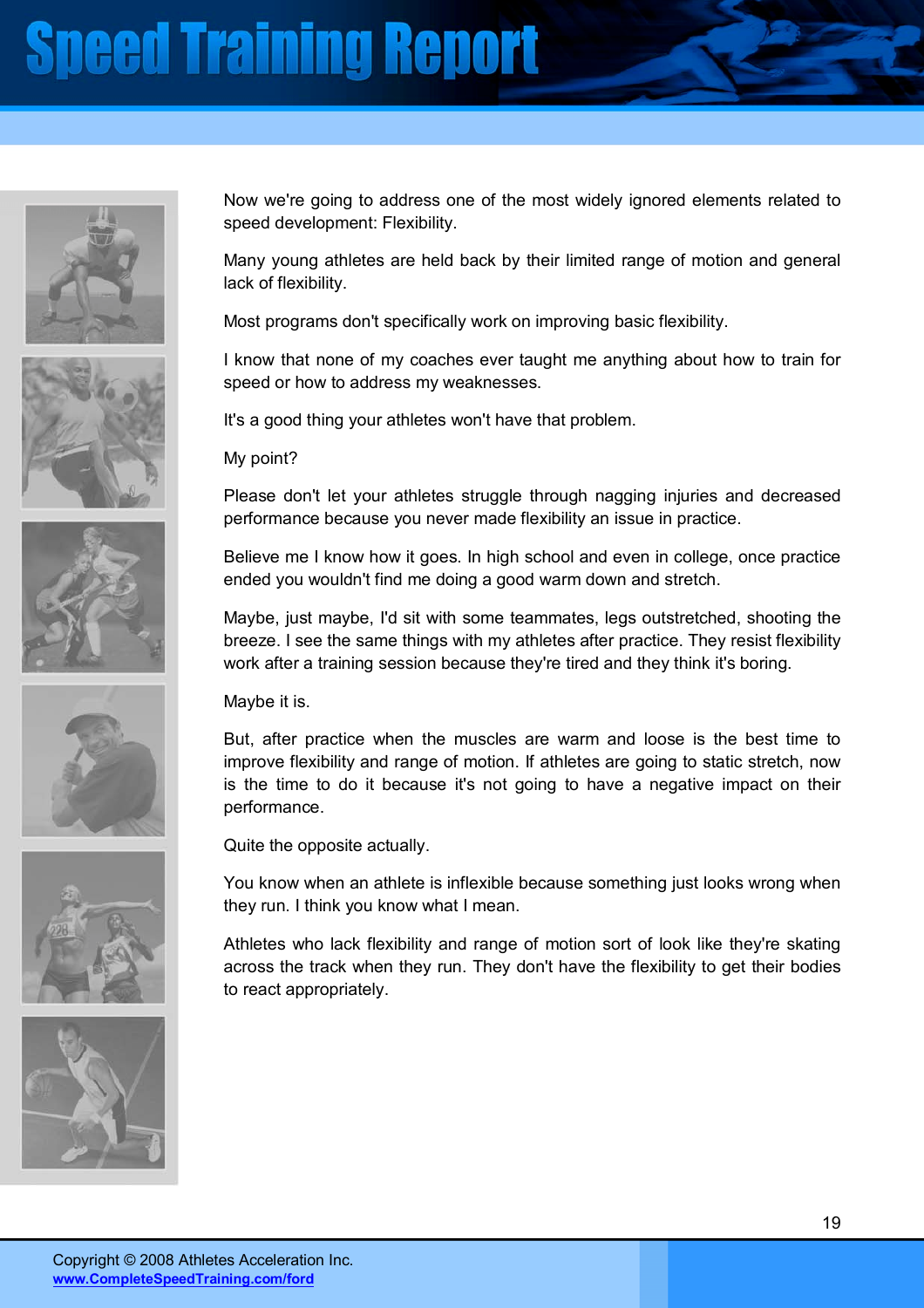











What are the results?

- Reduced range of motion
- » Decreases in stride length
- » Muscle imbalances
- » Reduced power output and force application
- » Increases in muscle strains and pulls
- » Slower recovery times between workouts

You're already on the right path now that you've begun using a dynamic warmup. By regularly and consistently making flexibility part of your routine, you'll be surprised at how quickly athletes recover from workouts, there will be less injuries and, of course, athletes will run faster.

Just think of it like this...

If lack of flexibility is costing at athlete just two inches per stride, just what are they losing as far as speed is concerned?

Let's say that athlete takes 20 steps to run 40 yards. Well, if each stride is two inches shorter than it should be, he is potentially losing 40 inches over those 40 yards.

What does that mean?

Stay with me here.

If that athlete were to race the 'flexible' version of himself, then he'd lose by well over a yard.

Not because he has less talent or ability, doesn't work as hard or had a bad start. He's slower simply because he lacks flexibility. As far as I'm concerned, that's not an acceptable reason.

That athlete could get faster not by doing extra work, but simply by spending an extra 10 minutes a day working on flexibility.

#### How hard is that?

If you take a minute to think about ALL the things we've discussed over the past week, you should be gaining an good understanding of how putting all these elements together can have a powerful effect on the performance of your team and athletes.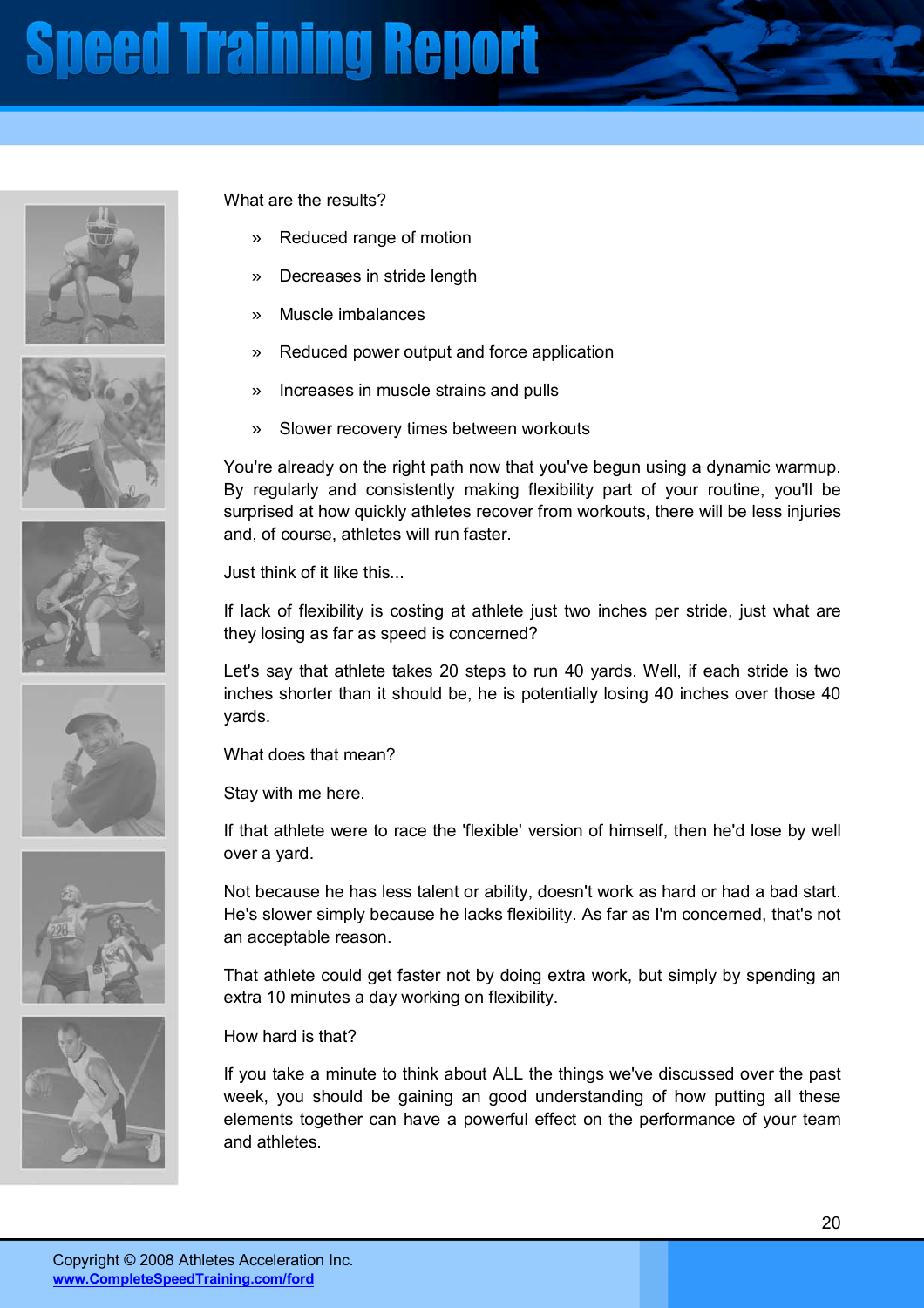











So let's take a look at some of the most effective methods of improving flexibility and range of motion:

- 1. Static Stretching This is still an effective method of improving flexibility, it just has to be done at specific times..
- 2. Hurdle mobility One of my personal favorites. Tight hips are very common in speed and power athletes and this is a great way to address it.
- 3. Active Isolated Stretching (AIS) This requires a rope and is similar, in some ways, to the active stretches that we use during the warm-up. As an athlete, I often used this type of stretching before doing my dynamic warm-up and almost always as part of my warm-down.
- 4. Self Myofascial Release This is what we call 'poor man's massage'. We use tennis balls or a foam roller to roll over areas that have tight and sore spots. By breaking up scar tissue and knotted muscle, it helps maintain range of motion, reduce injury, flush metabolic waste out of the muscles and generally keep athletes fresh.

It's not a direct form of 'stretching', but nonetheless is something that athletes really take to once introduced to it as long as they learn how to do it right. Otherwise, athletes can do some serious damage to their muscle tissue.

Look, flexibility doesn't have to be something you dedicate an entire practice to. But you do have to get your athletes to take it seriously.

You can make major improvements in only a few extra minutes per day.

At your next practice, try some of these new flexibility ideas and see how they work out. At the very least, take a good look at your athletes and you'll see that a good number of them are being held back by poor flexibility.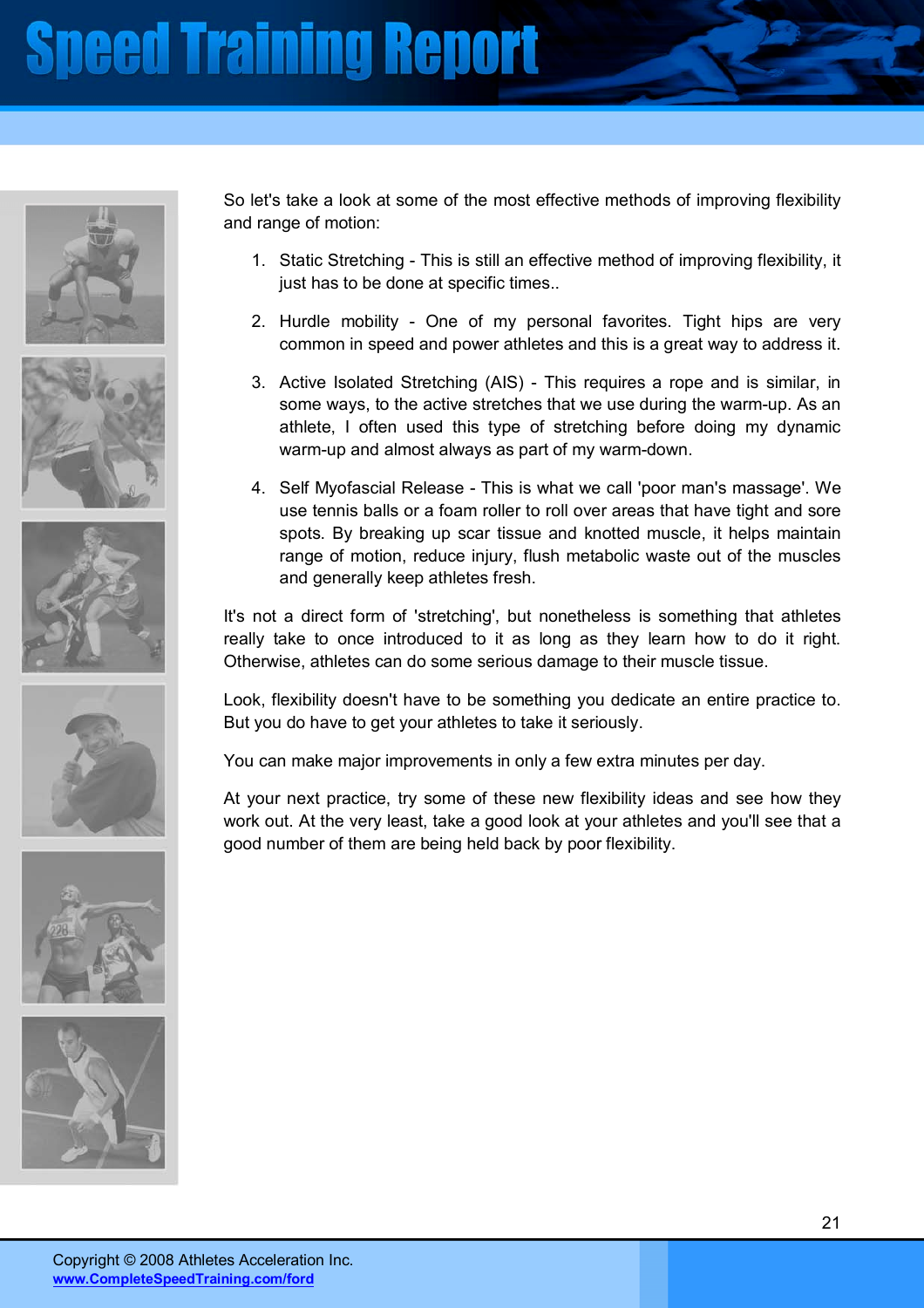











### **Conditioning**

Today we're going to go over the RIGHT way to use conditioning to improve the speed and performances of your athletes. Many coaches are going about conditioning their athletes the wrong way.

If you fall into this category, it's not your fault. Once I clear up a few of the most common misconceptions, you'll begin to see the negative impact your current conditioning program is having on your team.

When it comes to conditioning your athletes, workouts are going to fall into the 65-89% intensity range.

First we have to look at why we actually do 'conditioning' workouts in the first place. Somewhere along the way we got the idea that by doing these workouts we are going to improve the speed of our athletes.

The bottom line is this: *YOU CAN'T GET FAST BY RUNNING SLOW!* 

We have certain goals with our conditioning work, but they aren't necessarily what you think...

#### **1. Improve aerobic capacity.**

In a nutshell this means 'get athletes in shape'. But the purpose of an aerobic capacity workout is to improve the athletes' ability to handle a higher volume of speed and power work by increasing capillary density, improving soft tissue strength, flushing metabolic waste out of the muscles and increasing blood flow to the muscles.

Put simply, it is a supplement to your speed, strength and power work, not the foundation of your training program! At least not the way you may be accustomed to thinking about it.

#### **2. Help aid in recovery from high intensity speed and strength work.**

After a speed workout, athletes must recover fully before they engage in more speed training. Often times athletes are going to be sore and tight following a speed day. They need to do something to alleviate that soreness so that they can continue their training without getting injured or burnt out.

Here your low volume conditioning work is going to loosen them up, get their heart rate up, flush the junk out of their legs and get them ready to get back to business.

When it comes to conditioning, you have to look at the demands of the sport that you coach. If you coach a sport that is speed and power based, how applicable to your sport is slow running for long distances or for a high number of repeats?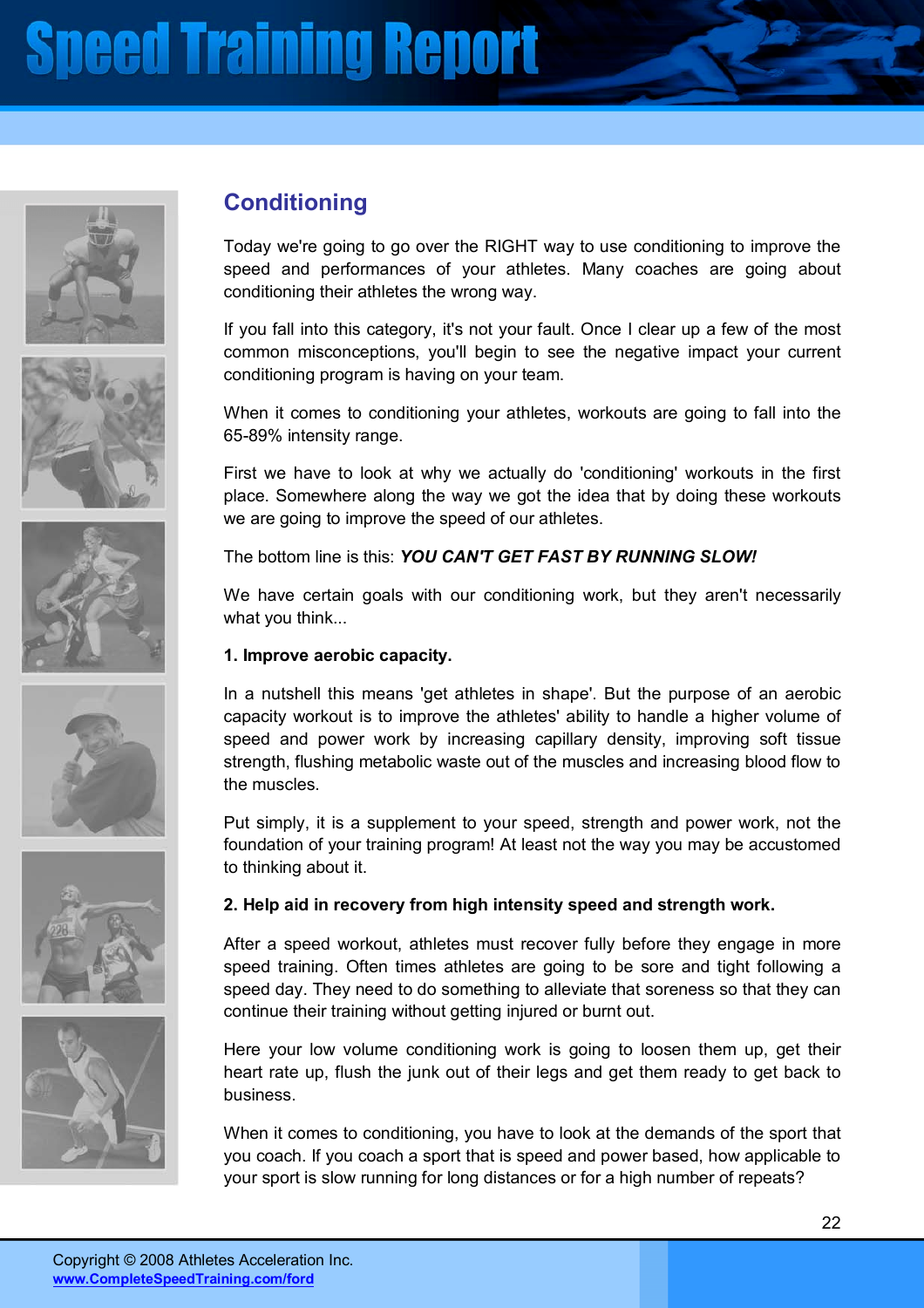











Train slow to run slow.

OK so what do you do then?

If it's not a speed day then you're going to be doing some type of low volume conditioning/recovery workout using low to moderate intensity training.

Now let's take a look at the types of conditioning work that you should be using with your athletes.

 $\rightarrow$ 

#### **1. Tempo Runs**

Tempo runs are runs that are between 65-79% intensity. This is fast enough where athletes have to put some effort into running, but not so fast that they're going to begin to fatigue and accumulate a lactic acid burn in their legs.

#### **2. Bodyweight Circuits**

Circuit training is, without question, my favorite method of doing conditioning work.

#### *Why?*

It accomplishes the same things as tempo runs do, but also improves physical strength (great for athletes too young for the weight room), improves flexibility, coordination, core strength and can be done in only a few minutes.

I know you have a lot to do at each and every practice so being able to quickly and easily accomplish your conditioning goals in a short time period has huge benefits to you and your team.

When using circuits, we follow many of the same rules I discussed when going over the warm up:

#### **1. Frequently change the exercises you use and the Exercise order.**

I rarely do the same circuit in consecutive workouts. There are so many great circuit exercises you can use that there's no need to let your circuits get stale.

In fact, the Complete Speed Training Program contains over 75 different drills and exercises that are great for this type of training. That ensures that your workouts never get stale and you'll always be able to think of something innovative to do at your next practice.

Just as importantly, they're progressed from 'easy' to 'hard' and will allow you to...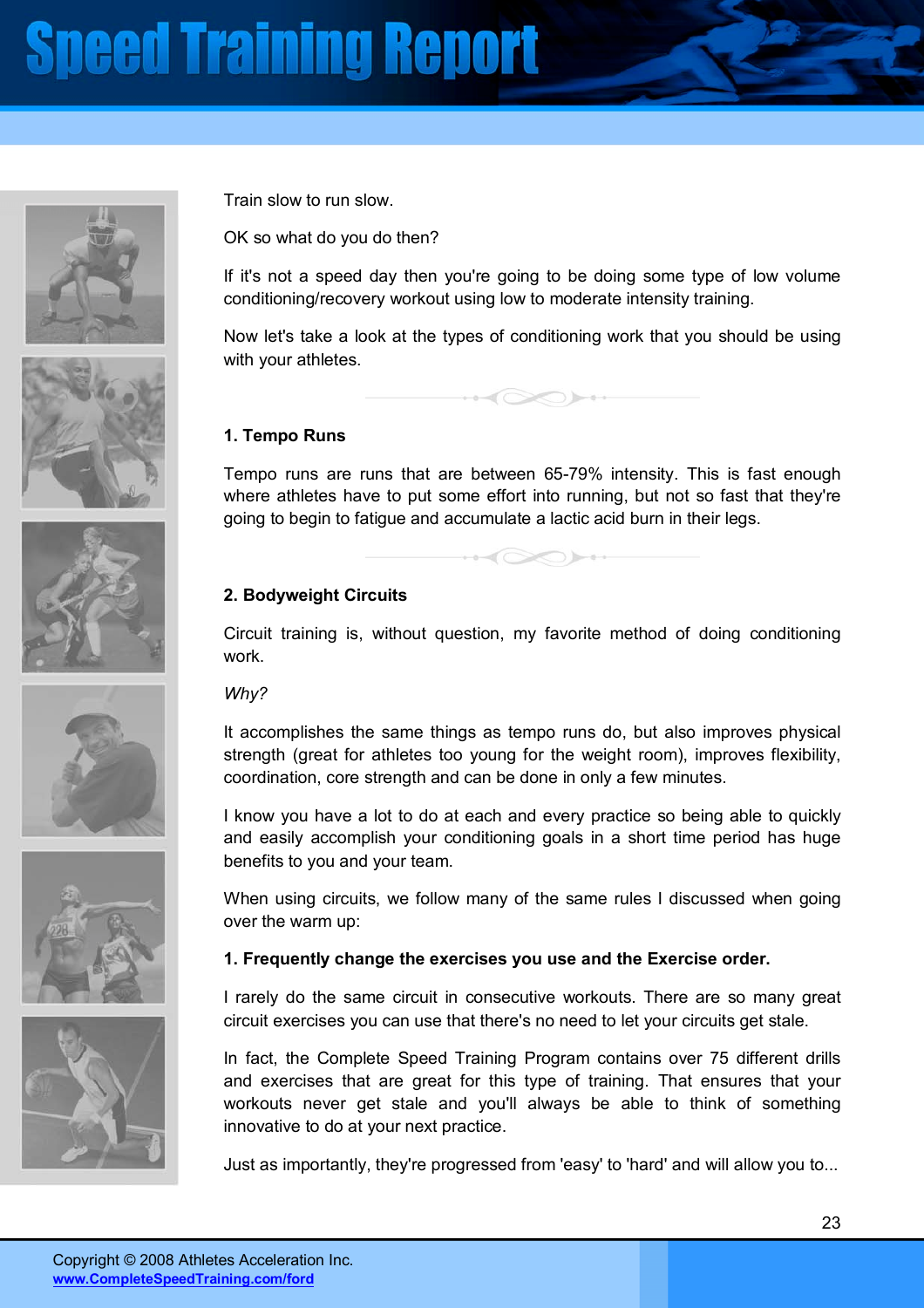











#### **2. Insist that your athletes use perfect form.**

Look, circuits can get tough. If An athlete will cheat during this workout and let their form fall apart Simply because they choose not to be mentally strong, how can you Expect them to be mentally tough in a critical moment during a game or race?

You compete like you practice, end of story.

#### **3. Make it a full body workout.**

Make sure that your circuits hit all areas of the body. Most of the time you don't want To overload one muscle group because then form will fall apart and the workout will be less effective. So don't put 4 leg exercises in a row then give 5 different push up variations.

#### **4. Vary the reps and distances.**

Some exercises are harder than others. 25 prisoner squats for a senior is going to feel like 50 to a freshman. Keep that in mind. Between exercises I have athletes jog for a specific distance then start the next exercise.

 $\rightarrow$ 

I hope that all makes sense and gives you some ideas on how to adjust your conditioning work for better results.

Before your next session, come up with 3 or 4 different body weight circuit workouts that you can begin to rotate into your workouts. Make sure you consider the order of the exercises and how difficult that order will make the workout. Remember, the circuit shouldn't be extremely difficult.

http://www.CompleteSpeedTraining.com/ford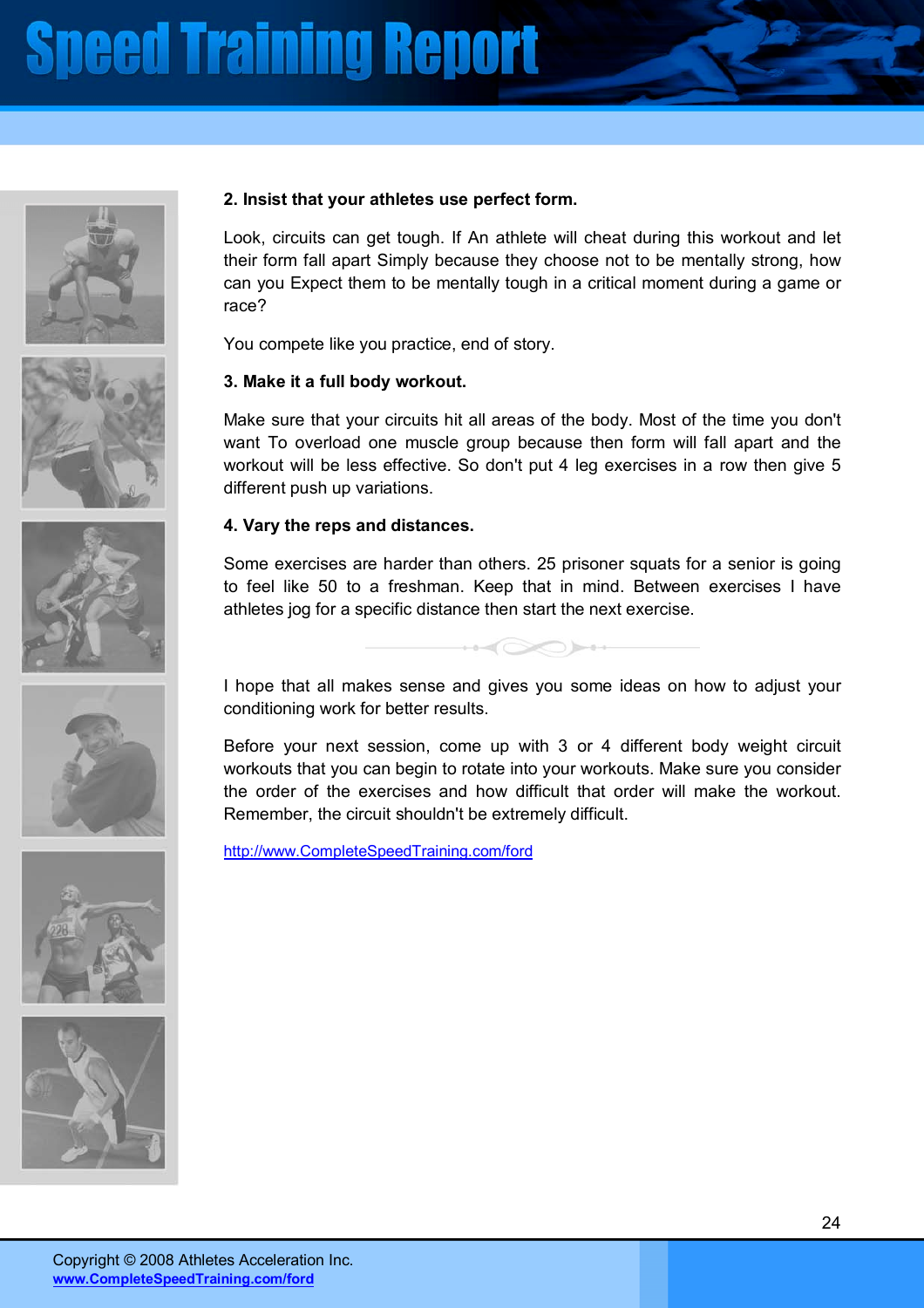











### **Speed Training**

By now we've gone over a significant amount of information regarding how you should be training.

If you've been following my advice, by now you're starting to see some interesting improvements in many of the typical weaknesses that I see.

Anyway, as I'm sure you have figured out by now, I'm a stickler for focusing on mastering perfect technique by doing basic movements before jumping into the more complicated drills and exercises.

At the same time, I know how easy it is to lose focus so it's really important that we have enough variety in our practices to keep things fresh.

So be sure to come up with a large inventory of drills that you can apply to each different aspect of training. Also, make sure that the drills are performed correctly so that you learn the right way the first time AND so you know how to fix your form on the fly.

If you cover the topics I briefly mentioned in the previous three paragraphs, you are in position to make some serious improvements.

With the day off between lessons I trust you've begun applying these principles or, at the very least, you've been looking closer at the strengths and weaknesses of your current training program.

Keep in mind that every single topic and issue that I've discussed in the lessons is broken down into much greater detail so that you can practically cut and paste the information into your own program:

#### http://www.CompleteSpeedTraining.com/ford

It's time to talk about speed work, what it really is, and what you need to be doing with your athletes.

The fact is that many coaches don't even know what true speed training is.

#### It's true.

So let's define it. Speed work consists of full intensity runs lasting between 2-8 seconds. These runs are followed by full recovery, which is usually at least 2-3 minutes between every run.

Between workouts, that means resting 36-48 hours between speed sessions to allow the body to fully recover.

If a workout doesn't follow those criteria, then athletes aren't developing their top speed or ability to accelerate.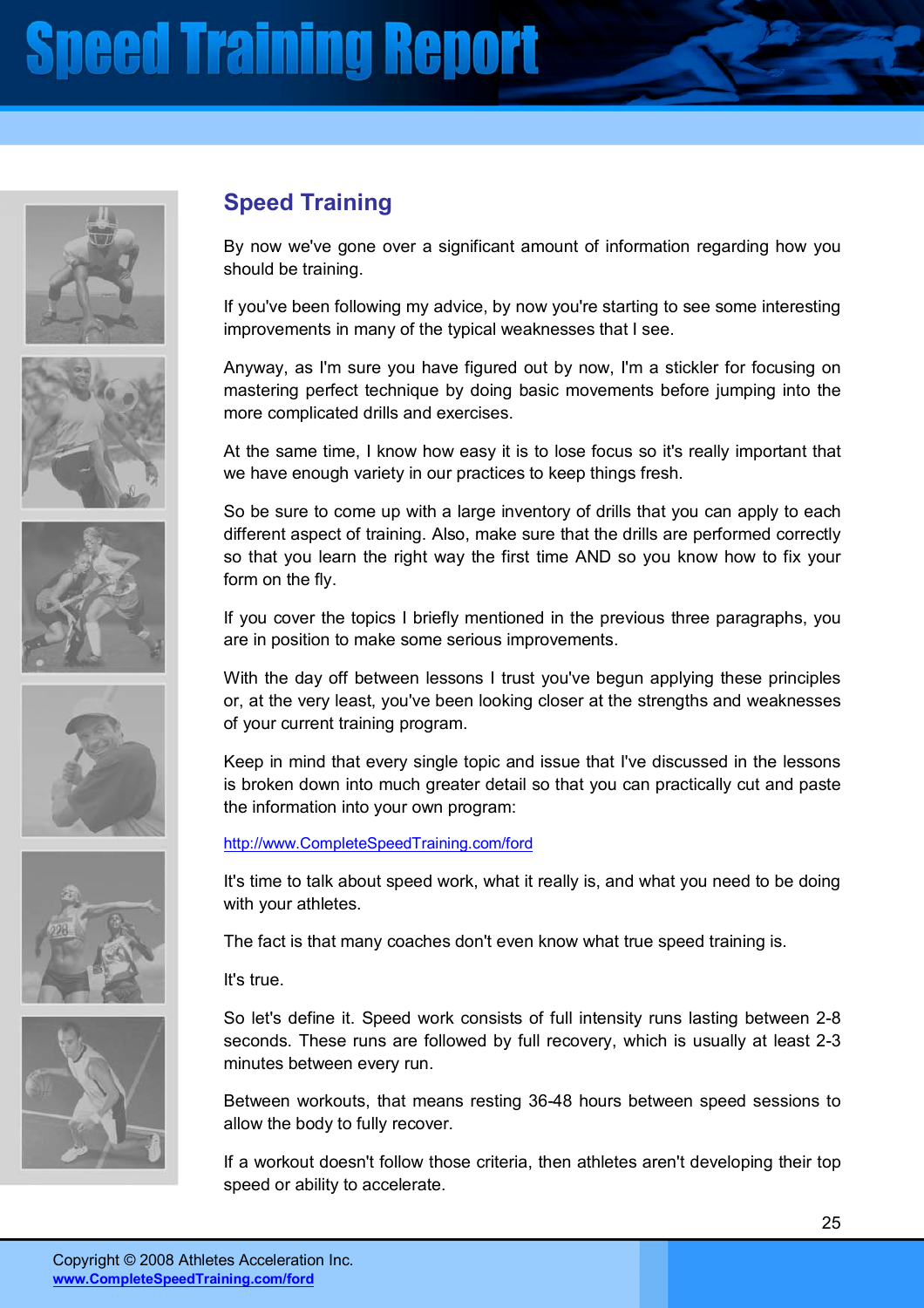











What I see most often is coaches making strange faces when told that their athletes have to rest that long between runs. If you're only giving your athletes 30 or 60 seconds between runs or you're making them run at top speed for longer than 8 seconds, then you're not improving their top speed, you're improving their speed endurance.

#### **What's the difference?**

Speed work as I originally defined it is going to improve, for example, an athlete's fastest 40 time, How quickly they can go from standing still to top speed or their acceleration out of starting blocks.

Speed endurance won't improve any of those things, but it will improve an athlete's ability to run fairly close to top speed when they're tired.

Both are necessary parts of any athlete's training program.

The problem is this...

Let's say an athlete has a current top speed of 15 miles per hour. If he does primarily speed endurance he'll NEVER RUN FASTER than 15mph, but he'll get good at running at 11-12 mph over and over again.

#### **However:**

Develop acceleration and top speed first and you can get that athlete to run 18 miles per hour. Then his speed endurance pace will be at 15mph, his old top speed.

The point is that if athletes train at less than full speed, how can you expect them to have a faster top speed?

It amazes me that coaches in every sport train their athletes using primarily (and often exclusively) sub-maximal workouts with much less than full recovery, but then wonder why their athletes don't show consistency in their workouts or times.

#### Amazing.

Of course, I break this down in more detail in Complete Speed Training and explain exactly where, when and how to differentiate these types of speed work to get the best results

So now that you know what speed work is AND what it is not, here's what you have to do to teach your athletes to run faster: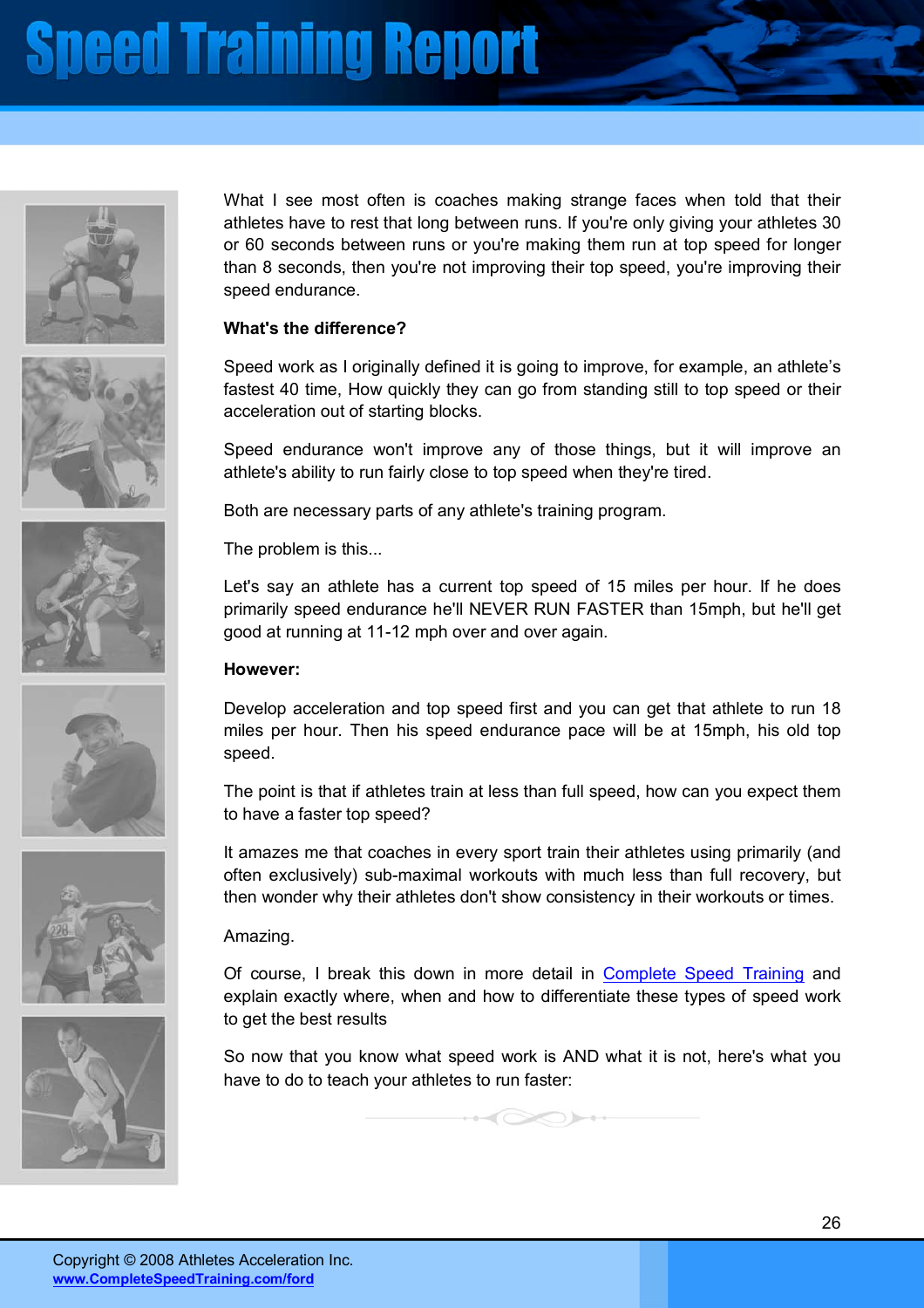











### **STEP 1: Teach/Re-teach proper running form and mechanics.**

In your first lesson I went over the importance of teaching perfect technique in the warm up.

In many ways it was leading to this.

Athletes must develop the habit of always doing drills the way they were meant to be done. If that's not automatic, it will be extremely difficult to teach and re-teach good running form.

Why?

Running, and particularly sprinting, is a skill just like shooting a basketball, or throwing a knuckle ball that dances. To get the most out of their bodies, they must re-train their bodies to move in a particular way through REPETITION of perfect form.

That is why in the Complete Speed Training program, I show my 'Championship Progression'. It's a series of drills that, when taught in a specific order, teach athletes perfect technique in record time.

The order is critical because one drill builds upon the previous one, thus 'cementing' the proper positioning into place.

Teach your athletes how to do these drills with perfect form and you Will see it carry over to their speed work and performances almost immediately.

All this leads me to...

### **STEP 2: 'Step over the opposite knee, drive the foot down into the ground'**

That's it. I just gave you the golden ticket.

Teach your athletes to do this with power and authority and nothing will ever be the same again.

Oh how I wish someone taught me this when I was young.

Here it is:

Faster speeds come from applying more force to the ground.

NOT from turning the legs over faster.

NOT from taking longer strides.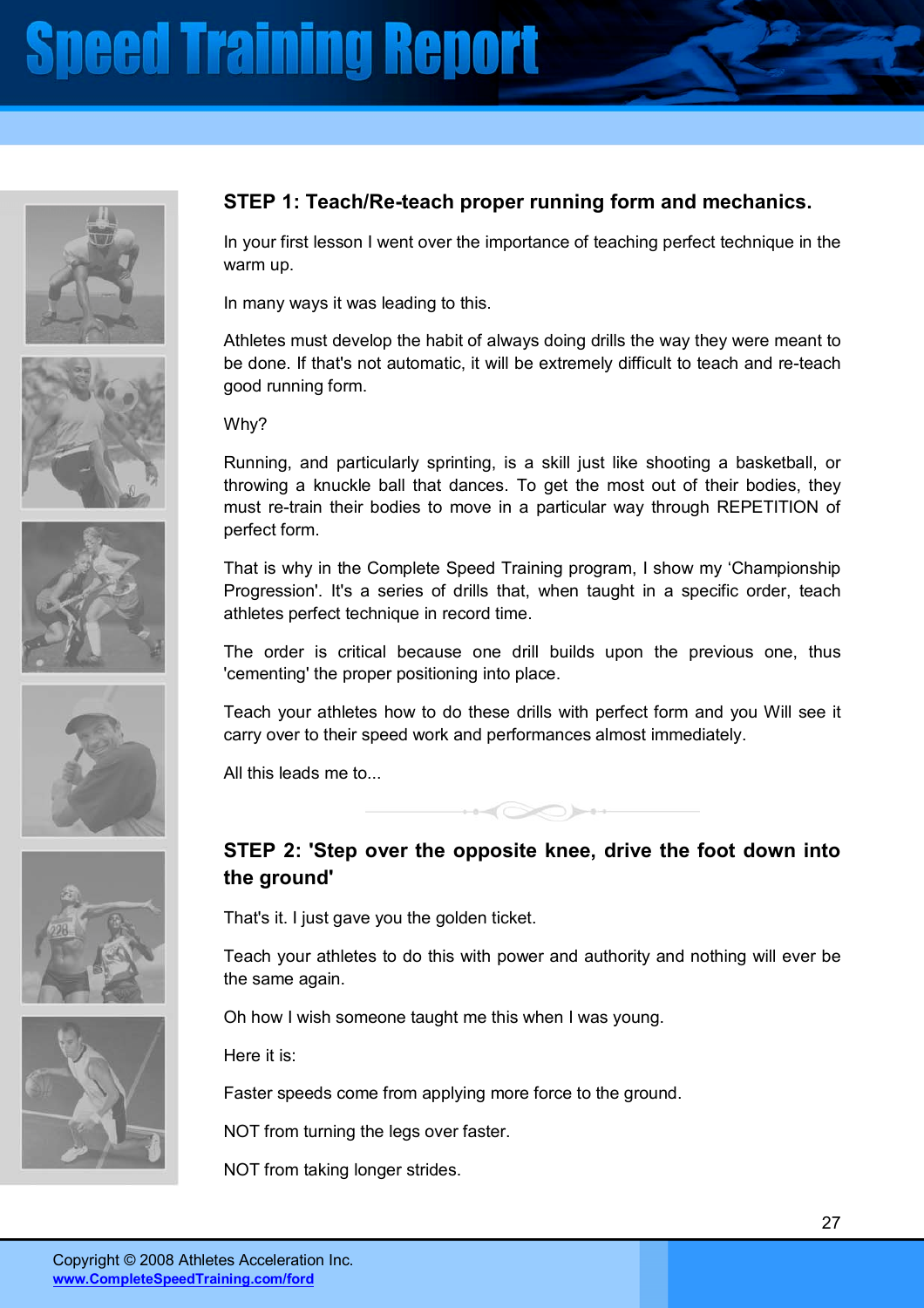











Stride frequency and stride length are byproducts of the amount of force an athlete applies to the ground when running.

Lots of coaches talk about 'driving the knees' when running. And they're right. Except that you need to drive the knee down into the ground, not up.

Most people are teaching it backwards...and going backwards is the longest path to the finish line.

When you teach your athletes the drills I pointed out in Step 1, they are learning the motion of 'step over, drive down'. Once that motion becomes automatic through Perfect Repetition, it's time to teach them to drive the foot down into the ground, using the legs more like pistons and less like they are riding a bike.

Now it's time to see if they can apply these techniques while running.

The best way to work on acceleration is to put athletes in a position where they really have to 'step over and drive down'. That's why I like to run speed workouts up short, fairly steep hills. Because of the angle of the incline, if athletes don't drive down trying to push the ground back and away from them, they simply won't gain any momentum going up the hill.

If you can't use a hill, you can have them start from various positions on the ground. It's almost as good as a hill and athletes have fun competing against each other.

It's tough to accurately explain it in words, but once you hear me talk about it while watching it done on video, you'll know exactly what to do with your athletes.

#### **Step 3: Critique form during workouts**

In theory I shouldn't have to say this, but coaches rarely do it beyond saying something vague like 'Swing your arms' or 'Drive your knees'.

Comments like that have little value unless athletes know why they are supposed to do it.

Since this method of training will be new to your athletes, they're going to need the aid of your watchful eye in order to make mid-practice changes to their form.

If you neglect to do this during their workouts, then everything that came before it, in large part, was wasted.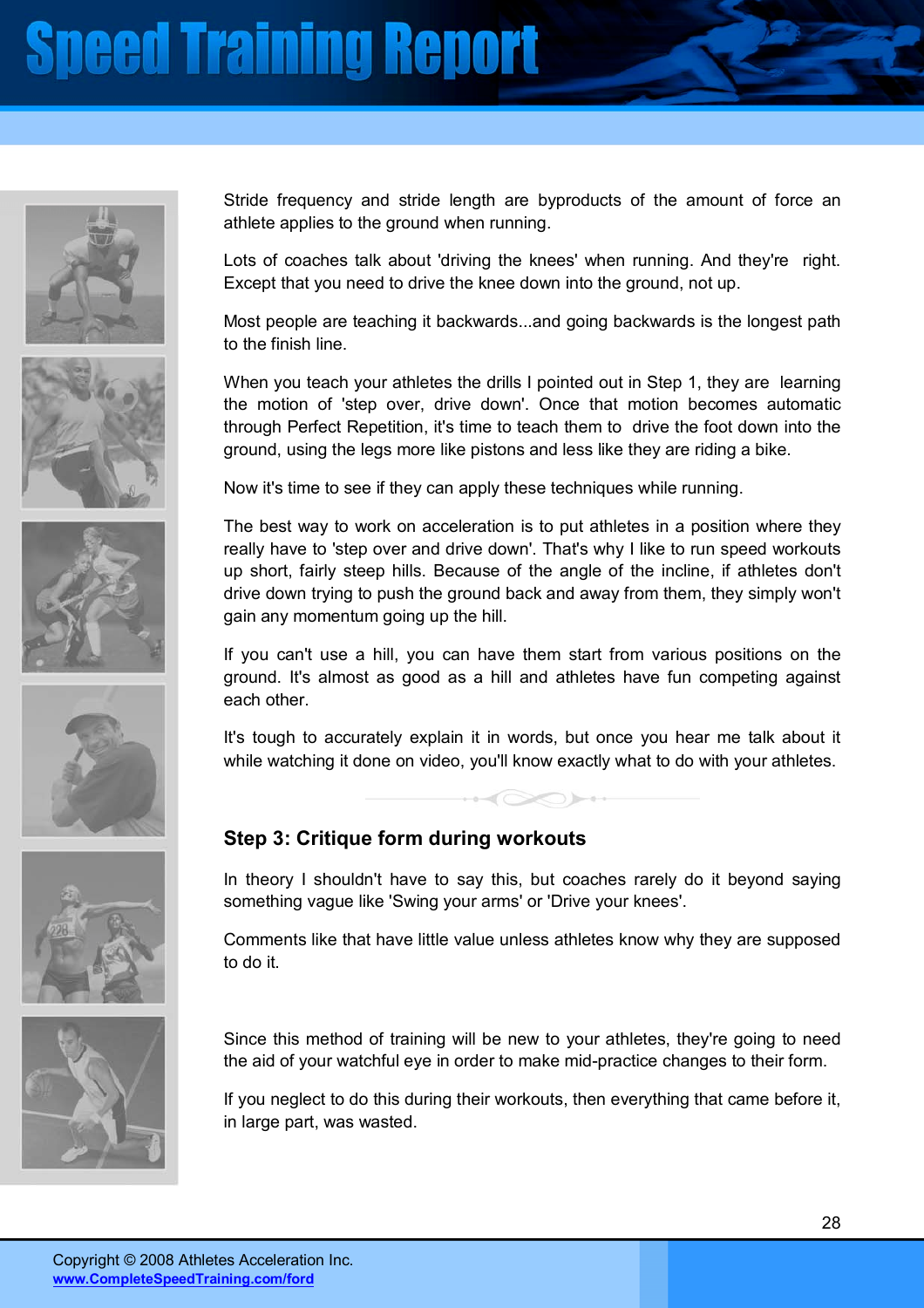











There are common errors that I see in athletes regardless of age, skill level, experience, sport or gender. At your next practice, make an effort to see if you can pick these issues out and instruct your athletes on ways to fix them.

Remember that the cause of each of these problems is easily corrected. But until that happens, they're just slowing athletes down.

Here are the 5 most common form problems that I see, in no particular order:

- 1. Arms swinging across the midline of the body.
- 2. Tightly clenched fists, arms, neck and face.
- 3. Too much 'backside mechanics' a lot of leg movement taking place Behind the body, but not much going on in front of the body.
- 4. 'Reaching' foot strike takes place out in front of the body resulting in the shoulders being slightly behind the hips instead of directly above or slightly in front of the hips.
- 5. Running heel to toe the heels should never hit the ground during Speed work.

Of course, detailed solutions to these problems and the reasons why they are happening are beyond the scope of this mini-clinic, but are covered in depth in your Complete Speed Training program.

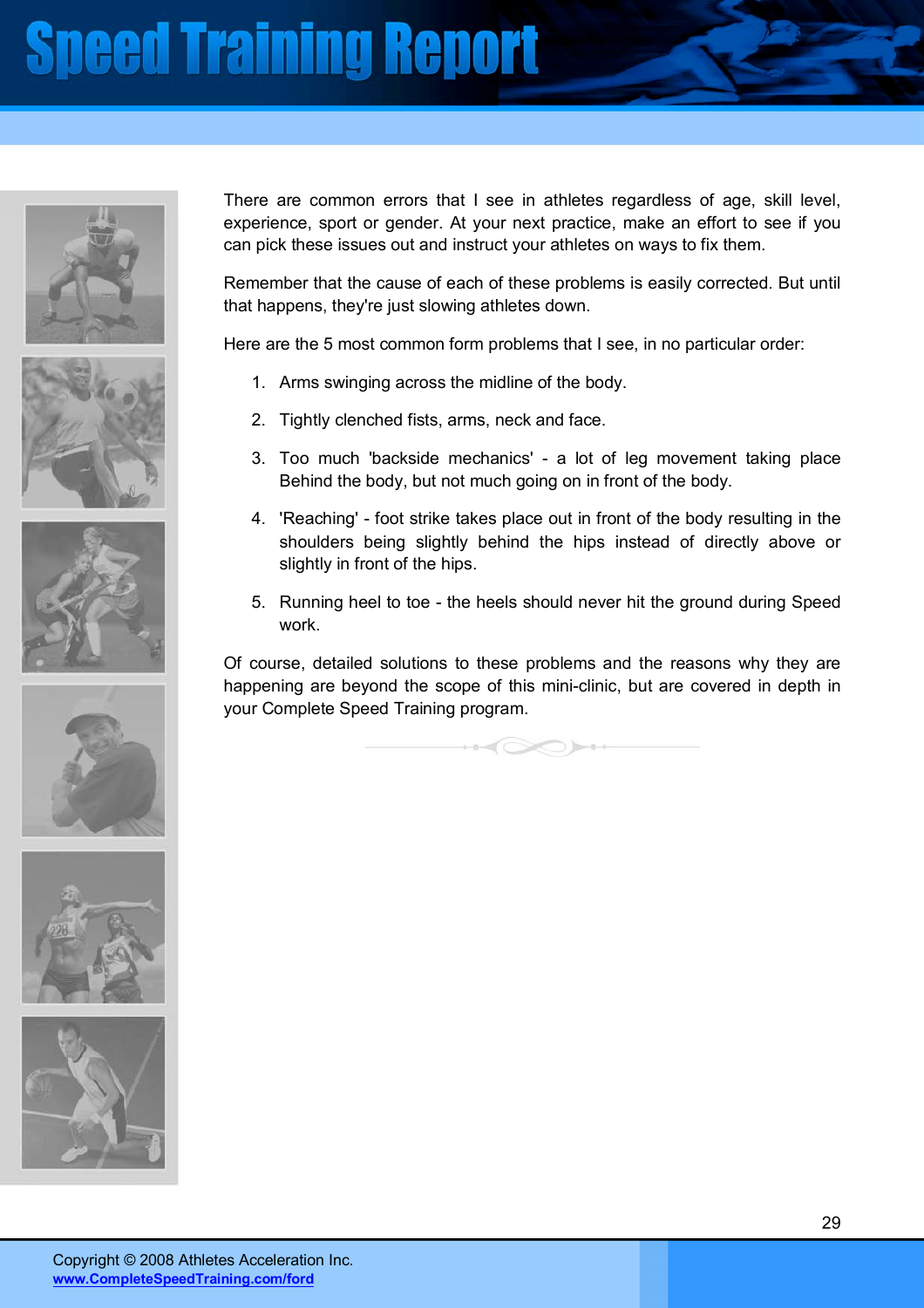









We covered a lot of information in the Complete Speed Training Report. The key is to start with basic skills and movements, perfect them, and then add more technically demanding movements.

Try these techniques out at your next practice or, at least, keep an eye out for the things I have discussed.

Start applying this information at your very next practice and start reaping the rewards of faster athletes!

Now you know what needs to change in your program to develop faster athletes.

You do want your athletes and your program to achieve greater success, don't you?

To your success,

**Latif Thomas** *and* **Patrick Beith** Co-Owners of Athletes' Acceleration Inc. Creators of the Complete Speed Training Program

P.S. – If you are looking for the FIRST and ONLY all-inclusive, step by step, speed development program to show you exactly how to make your athletes faster and more athletic than the competition go now to: www.CompleteSpeedTraining.com/ford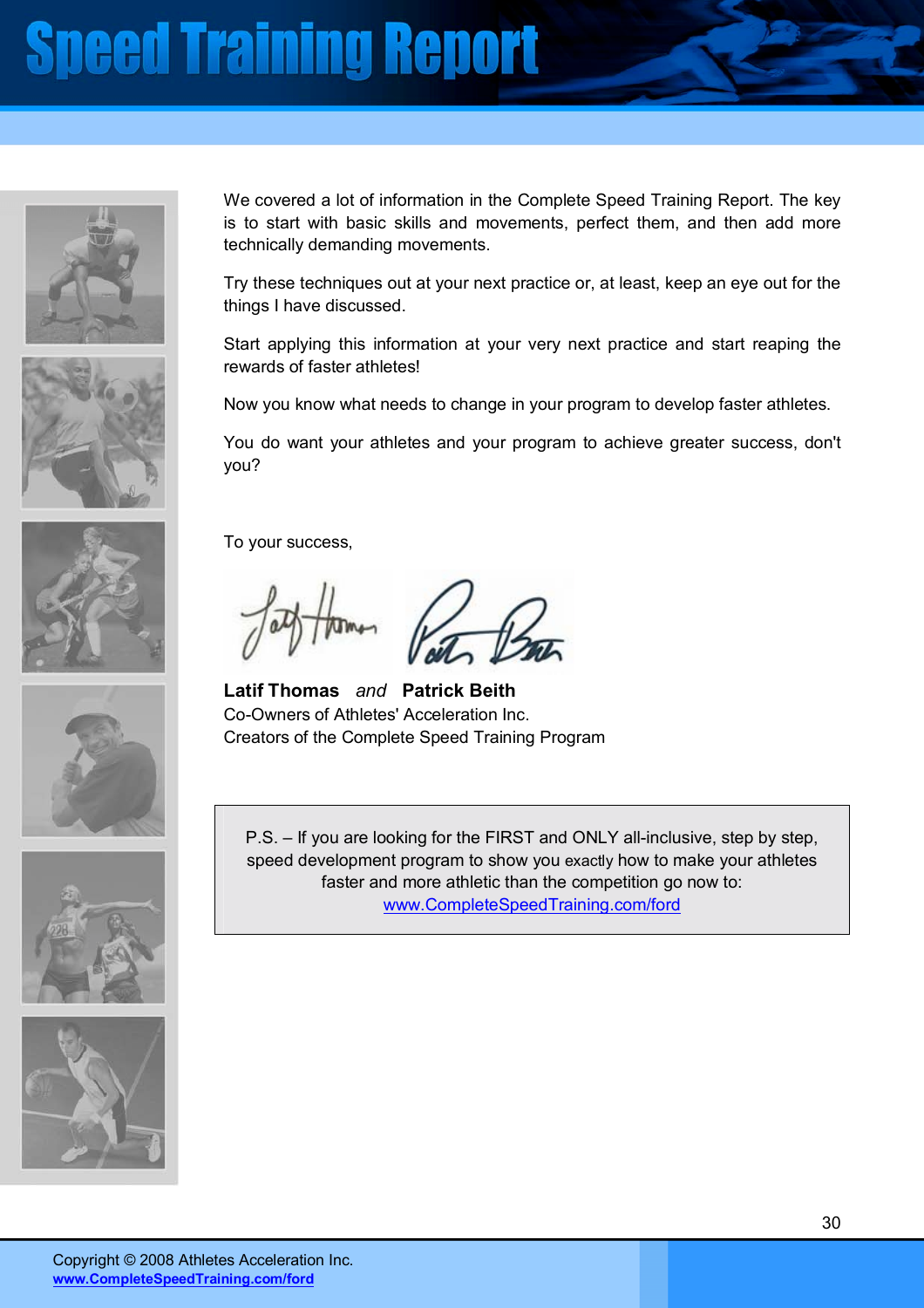











### **About the Athletes' Acceleration**

#### **Latif Thomas**

Highly regarded as one of the top speed coaches in the country, Latif is the Co-Owner of Athletesí Acceleration, Inc., a leader in sports performance consulting, coaching and training resources for fitness professionals.

A former All East Sprinter while attending the University of Connecticut on a track and field scholarship, Latif is certified by the National Strength and Conditioning Association as a Certified Strength and Conditioning Specialist (CSCS) and is USA Track and Field Level II Certified in the Sprints, Hurdles and Relays. In 2005, he was voted the Massachusetts State Track Coaches Association Coach of the Year for his success in developing countless champions and record holders at the conference, division and state levels.

#### **Patrick Beith**

Patrick holds his Bachelor of Science in Exercise Physiology, and is recognized by National Strength & Conditioning Association (CSCS), National Academy of Sports Medicine (PES), American College of Sports Medicine (HFI), International Youth Conditioning Association (IYCA) and USA Track & Field Coaching Level II (Jumps, Sprints, Hurdles and Relays).

A renowned coach, Patrick specializes in speed training & athlete development of various levels. As a performance coach, his concepts and products have helped thousands of athletes & coaches around the world. From athletic development to fitness business development - consulting, lecturing and teaching - Patrick strives to help each client achieve their goal and to reach their full potential.

Latif and Patrick have decided to finally reveal all of their training methods on Speed Training for Sports to the rest of the world in their Complete Speed Training Program.

To discover how to run faster and learn Latif and Patrick's proven speed training strategies go now to: www.CompleteSpeedTraining.com/ford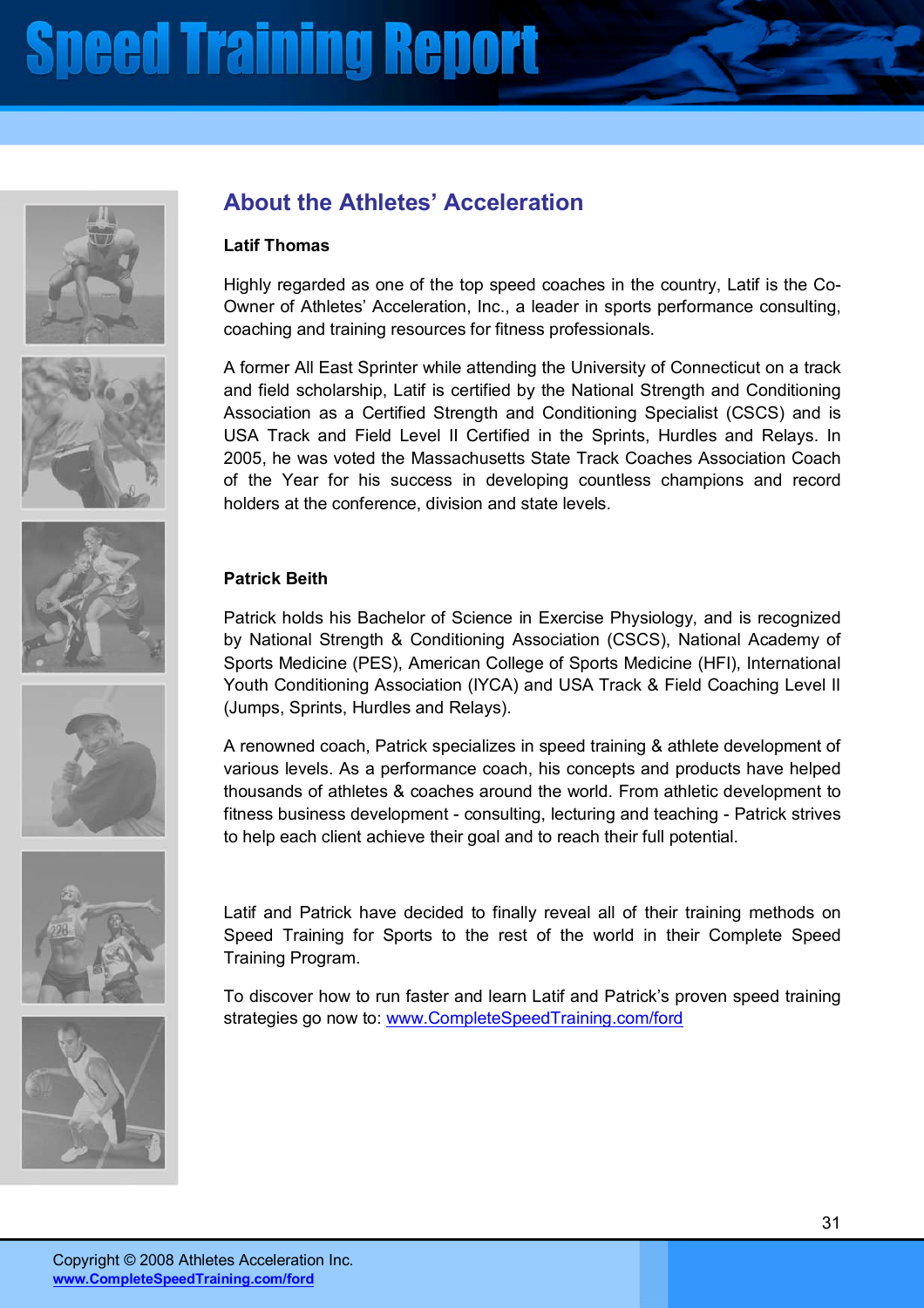



Here what the Experts are saying about the Complete Speed Training Program-



**Lee Taft** Director of Sports **Performance** 

**Brian Schiff, PT, CSCS** Owner - The Fitness Edge Dublin, Ohio

*ìThis is a definite product you want in your library!î* 

*"I highly recommend Complete Speed Training Package for every coach and athlete interested in learning how to get faster and stronger. This is a definite product you want in your library! If you are unsure how to set up a training program- Athletes' Acceleration's got it completely covered.* 

*You will walk away from watching this DVD package fired up and ready to coach speed!"*









*ìA must have for all athletes and coaches looking to improve speed.î* 

*"Complete Speed Training is a must have for all athletes and coaches looking to improve speed. The comprehensive manual and DVD set outlines a straightforward step by step training program that covers all the essential elements of speed development. From beginners to advanced athletes, this training system offers several effective drills. The in-depth videos provide easy application for all coaches working with athletes in need of speed and power development. From dynamic warm-up to pure speed drills, Complete Speed Training provides a clear blueprint for success."*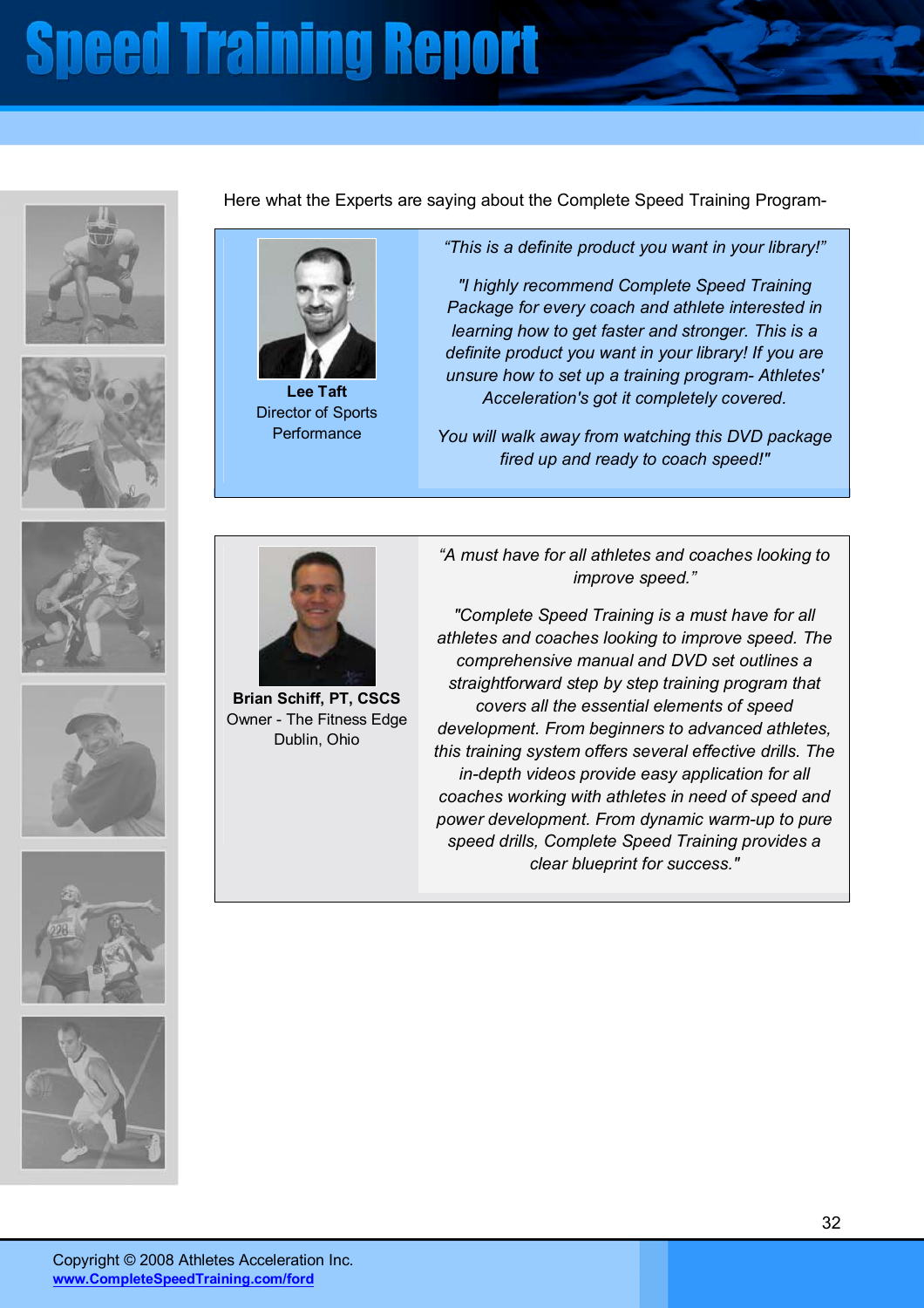













**Jim Labadie** President Achieve Total Fitness Tampa, FL

*ìIf you're serious about winning then get your hands on a copy of Complete Speed Training today.î* 

*"Speed kills. Period. If you want your athletes getting their asses kicked then I highly recommend you stand, pat, and do nothing. But if you're serious about winning then get your hands on a copy of Complete Speed Training today. Maybe not all of your competition is researching ways to get faster, but you know full-well at least one team is. And if they get their hands on this information first...well, your kids are going to be in for a LONG day when they face them.* 

*It's simple: make the investment, get faster, win more."*



**Zach Even - Esh** Strength & Conditioning Coach Edison, NJ

*ìIf I was a high school coach or a performance coach*  this would be my Bible for speed & agility training!"

*"Ok man, I have finished watching & reading your Complete Speed Training Package and it is AWESOME! In depth and no BS is exactly the type of information I need and you delivered BIG TIME!* 

*The finer points of technique and progression for speed & agility training were great because I was completely missing these steps with my athlete which was limiting their true potential.* 

*Your hard core conditioning and strength training DVD's include a much needed and very often left out segment of speed training, especially for the young athlete. Most coaches don't know what to do with strength training for speed and your DVD's on strength training are going to open up their eyes and take their athlete to the next level!* 

*I know that if I was a high school coach or a performance coach that this would be my Bible for speed & agility training!*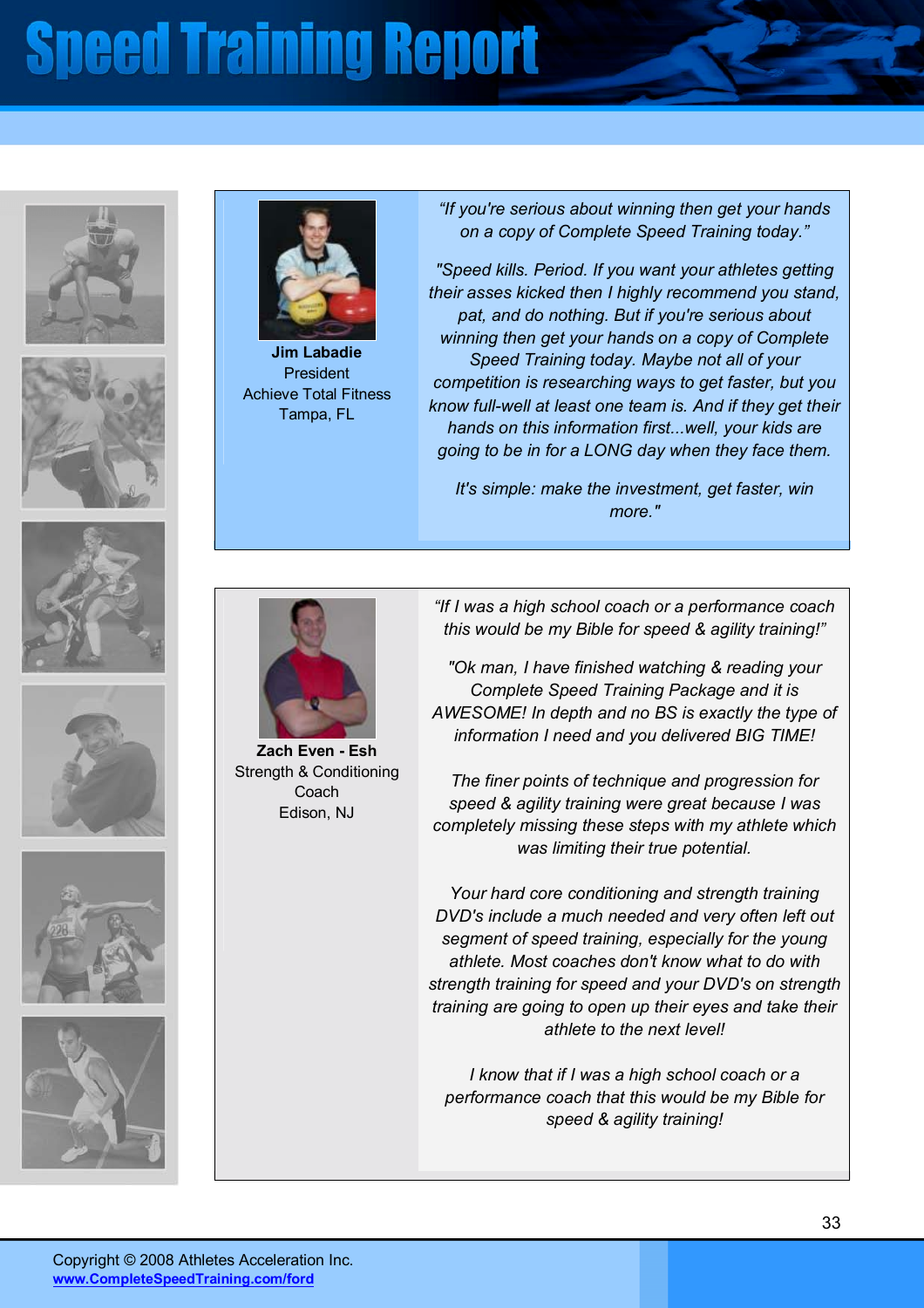













**JR Haworth, CSCS** Director of Training Athletic Matrix, Inc.

#### *ìThe best resource I have found for building speed.î*

*ìPatrick you have done it! Complete Speed Training lives up to its name and more! With over 15 years experience coaching and training in privately, collegiately, and in high school, this is the best resource I have found for building speed. Besides for having you right here in my office, the DVDs and accompanying manual is the next best thing. Plus, I can watch the DVDs again and again to make sure every detail is absorbed!* 

*Complete Speed Training is a must have resource for all strength and conditioning coaches who work with athletes in the offseason. The simple, logical progressions ensure proper body position is taught. In fact, just by understanding why certain drills are excluded are worth the price of the package alone!* 

*By covering all topics in a progressive manner, I was able to incorporate many of the drills right into our current program, and the results have been tremendous. The other day I actually had an athlete 'click' after a couple weeks of teaching the drive phase portion. He turned to me and said, "It felt like I was running downhill!" I laughed and explained that he simply was no longer fighting himself and overreaching when he accelerated.* 

#### *Awesome stuff!!*

*I have spent thousands of dollars on CEU's for my strength and conditioning certification over the years, and I have never received anywhere near the expertise on such an important subject. Thank you Patrick for sharing this amazing resource.*